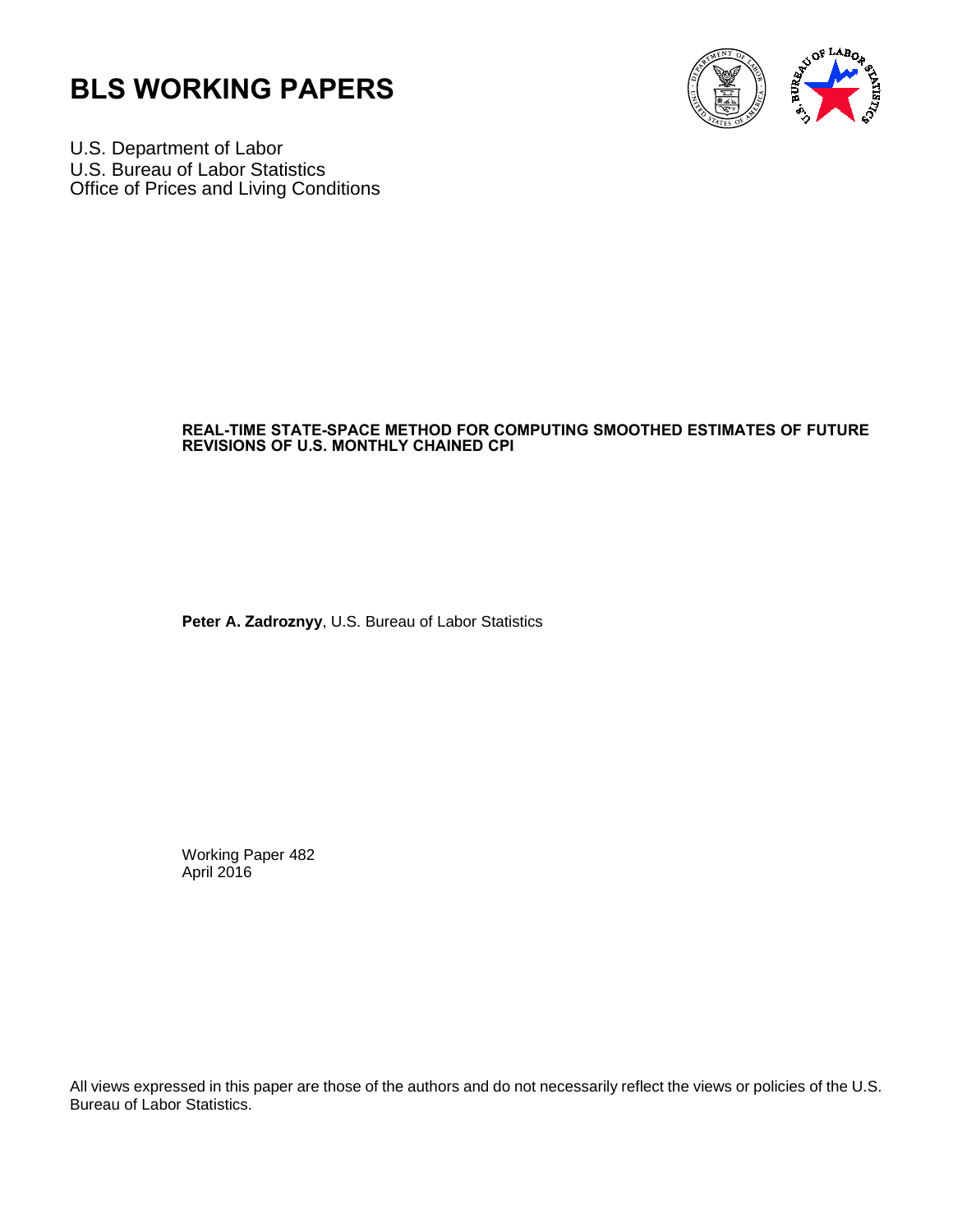### **REAL-TIME STATE-SPACE METHOD FOR COMPUTING SMOOTHED ESTIMATES OF**

### **FUTURE REVISIONS OF U.S. MONTHLY CHAINED CPI**

**Peter A. Zadrozny\*\***

Bureau of Labor Statistics 2 Massachusetts Ave., NE, Room 3105 Washington, DC 20212 e-mail: zadrozny.peter@bls.gov

April 14, 2016

JEL Classification: C32, C53, E17

Key words: Kalman smoother estimation of delayed and revised data

#### **ABSTRACT**

Well known CPI of urban consumers is never revised. Recently initiated chained CPI is initially released every month (ICPI), for that month without delay within BLS and for the previous month with one month delay to the public. Final estimates of chained CPI (FCPI) are released every February for January to December of the calendar year two years before. Every month, simultaneously with the release of ICPI, we would like to have a best estimate, given current information, of FCPI for that month, which will not be released until two calendar years later. ICPI and FCPI data may be indexed in historical time by months of occurrence or in current or real time by months of observation or release. The essence of the solution method is to use data indexed in historical time to estimate models and, then, for an estimated model, to use data indexed in real time to estimate FCPI. We illustrate the method with regression and VARMA models. Using a regression model, estimated FCPI is given directly by an estimated regression line; and, using a VARMA model, estimated FCPI is computed using a Kalman smoother.<sup>\*</sup>

<sup>\*</sup>The paper has been presented at the following conferences: Computing in Economics and Finance (Montreal, June 2007), Measurement Errors (Birmingham, UK, July 2007), Joint Statistical Meeting (Salt Lake City, August 2007), NBER-NSF Time-Series (Iowa City, Sept. 2007), CIRANO Data Revision in Macroeconomic Forecasting and Policy (Montreal, Oct. 2007), Society for Nonlinear Dynamics and Econometrics (Atlanta, April 2009), UCR Business Cycles (Riverside, April 2009), Econometric Society (Boston, June 2009), and Midwest Macro (Nashville, May 2011). The paper represents the author's views and does not necessarily represent any official positions of the Bureau of Labor Statistics.

<sup>\*\*</sup>Affiliated as Research Fellow with Center for Financial Studies (CFS), Johann Wolfgang Goethe University, Frankfurt, Germany, and with Center for Economic Studies and Ifo Institute for Economic Research (CESifo), Munich, Germany.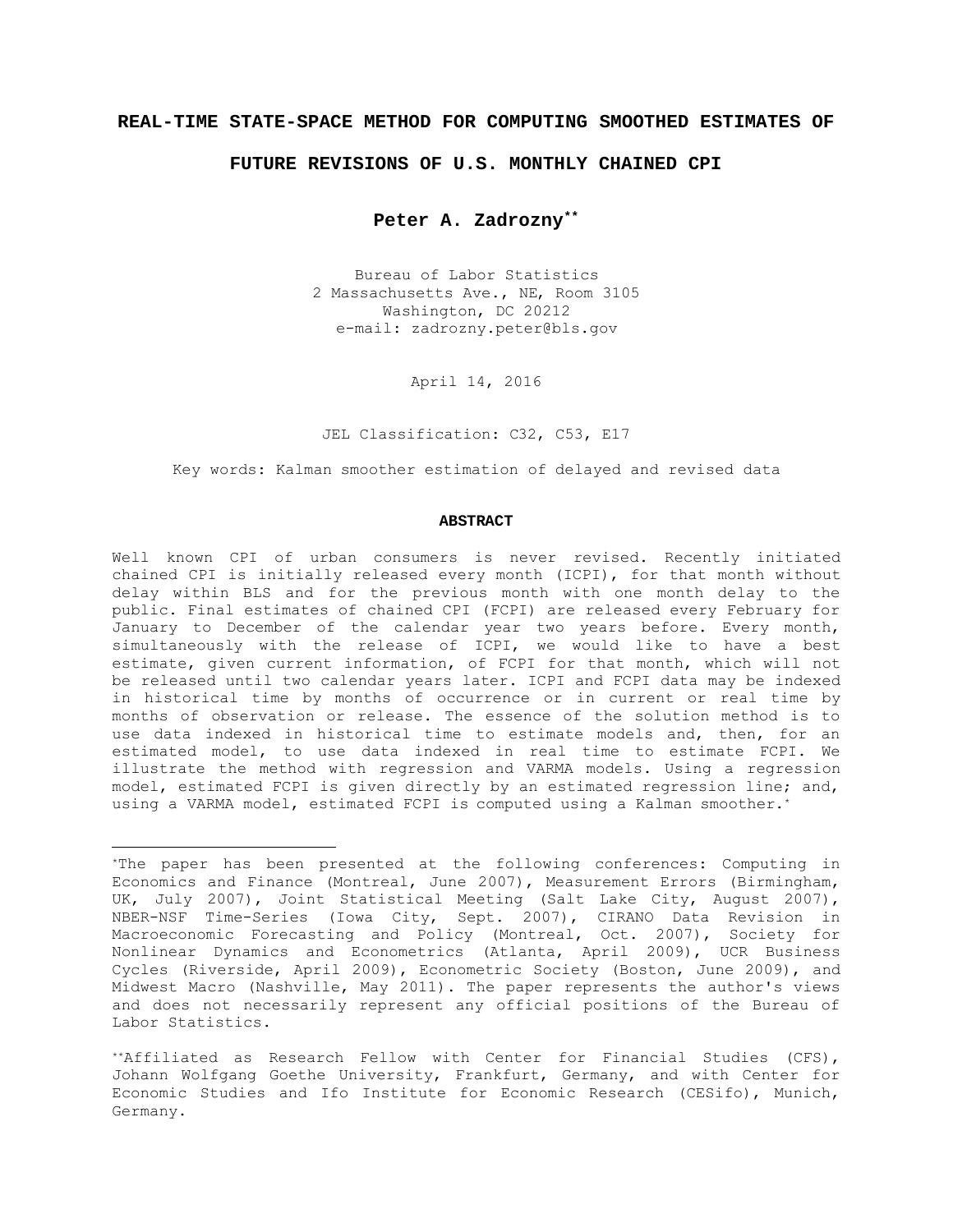## **1. Introduction.**

An initial estimate (ICPI) of chained CPI of urban consumers (CCPIU) is produced and released to the public every month with a month's delay, and final revised estimates of CCPIU (FCPI) are released every February for all months two calendar years earlier. Depending on the month, a final release comes 14-25 months after an initial release. ICPI differs from FCPI on average by about 22% (see the column average of the BENCH model in table 5). The difference occurs because final estimates of expenditure weights are available for a given year only two calendar years later. ICPI is an initial estimate of FCPI that uses two-year-old expenditure data. The present paper describes and illustrates a method for estimating FCPI concurrently, i.e., in the month of an ICPI release, and evaluates the accuracy of the obtained estimates in terms of root mean-squared errors (RMSE). In the method, FCPI estimates are based on estimated regression models and estimated vector autoregressive moving-average (VARMA) models.

In the regression branch of the method, FCPI is given directly by an estimated regression line. In the VARMA branch of the method, FCPI is estimated by applying the Kalman smoother to an estimated VARMA model. Because FCPI is released every February for two calendar years earlier (not in every month with a constant delay) and is observed in relatively few periods, in practice, a regression can include only current and past ICPI as explanatory variables for estimating current FCPI. By contrast, because a VARMA model and the Kalman smoother can easily handle data delays, in particular, annual February releases of FCPI, they can easily use all current and past ICPI and FCPI data when estimating current FCPI, which explains why the VARMA-Kalman-smoothing estimates of FCPI here are more accurate than the regression-line estimates.

The application here uses monthly data from January 1998 to December 2005, where the 1998-1999 data are unofficial and the 2000-2005 data are official. The results (figure 2, tables 5-6) show that the best VARMA model RVAR12 and its associated Kalman smoother estimate of FCPI imply RMSEs of 17% or 23% lower than the RMSE of 22% of ICPI as an estimate of FCPI. However, even VARMA model RVAR0, which can be produced automatically (i.e., without any judgement or intervention) produces a RMSE of 19% or 14% lower than the RMSE of 22% of ICPI. These results suggest that using the Kalman smoother is more important for accurately estimating FCPI than which particular model is used. For example, even though VARMA model RVAR0 and regression model UREG0

1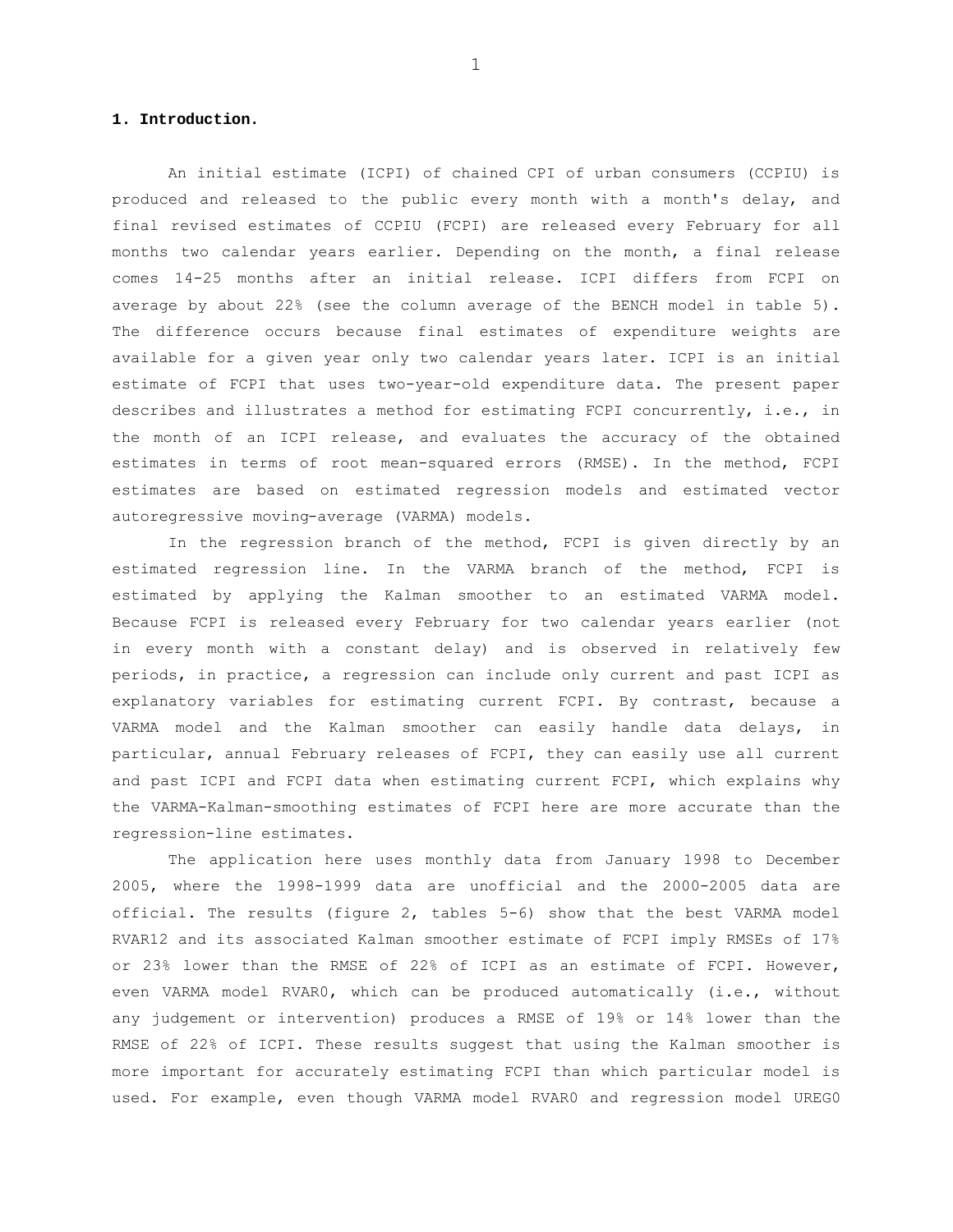are theoretically equivalent, the VARMA-Kalman-smoothing estimates of FCPI yield a RMSE of 19%, whereas the regression-line estimates of FCPI yield a RMSE of 23% (see column averages of UREG0 and RVAR0 models in table 5).

We consider unrestricted and restricted regression models of FCPI regressed on current and lagged ICPI and unrestricted and restricted VARMA models of ICPI and FCPI. In unrestricted models, all coefficients of variables and disturbances lagged 1-12 months are estimated; in restricted models, insignificant coefficients are set to zero in rounds of estimation. To limit the number of estimated models, only pure VAR and pure VMA models are considered.

Regression and VAR models are estimated using linear methods such as ordinary least squares (OLS) and seemingly unrelated regression (SUR). The VMA model is estimated using the nonlinear maximum likelihood estimation (MLE) method. Whereas regression estimates of FCPI are based only on current and past ICPI and a constant regression-line "formula," VARMA-Kalmansmoothing estimates of FCPI are based on current and past ICPI and FCPI and on a monthly-varying estimation "formula," because FCPI is released only in February. In principle, regression estimates could be based on separate regression lines for each month, but there is not enough data to estimate a separate regression for each month. By contrast, a Kalman smoother automatically produces a different estimation "formula" every month, even for a time-invariant model.

Interim estimates of CCPIU (NCPI) are also released every February for the months of the previous calendar year. However, NCPI were not used here, because they are not clearly "interim" between ICPI and FCPI: in evennumbered years ICPI and NCPI are identical to within eight decimal digits and differ only in odd-numbered years. The resulting high degree of multicollinearity between ICPI and NCPI suggests that NCPI would contribute little additional information for estimating FCPI beyond that in ICPI.

The paper continues as follows. Section 2 discusses data in historical versus real-time forms, both of which the application uses. Section 3 discusses transforming the ICPI and FCPI data by logging, differencing, standardizing, and normalizing them, in order to account for trends, reduce seasonality, and simplify and improve model estimation. Section 4 describes the particular regression and VARMA models to be estimated and used for computing estimates of transformed FCPI. Section 5 reviews some related economics and statistics literature. Section 6 discusses the state-space formulation of estimated VARMA models used for computing FCPI estimates using

2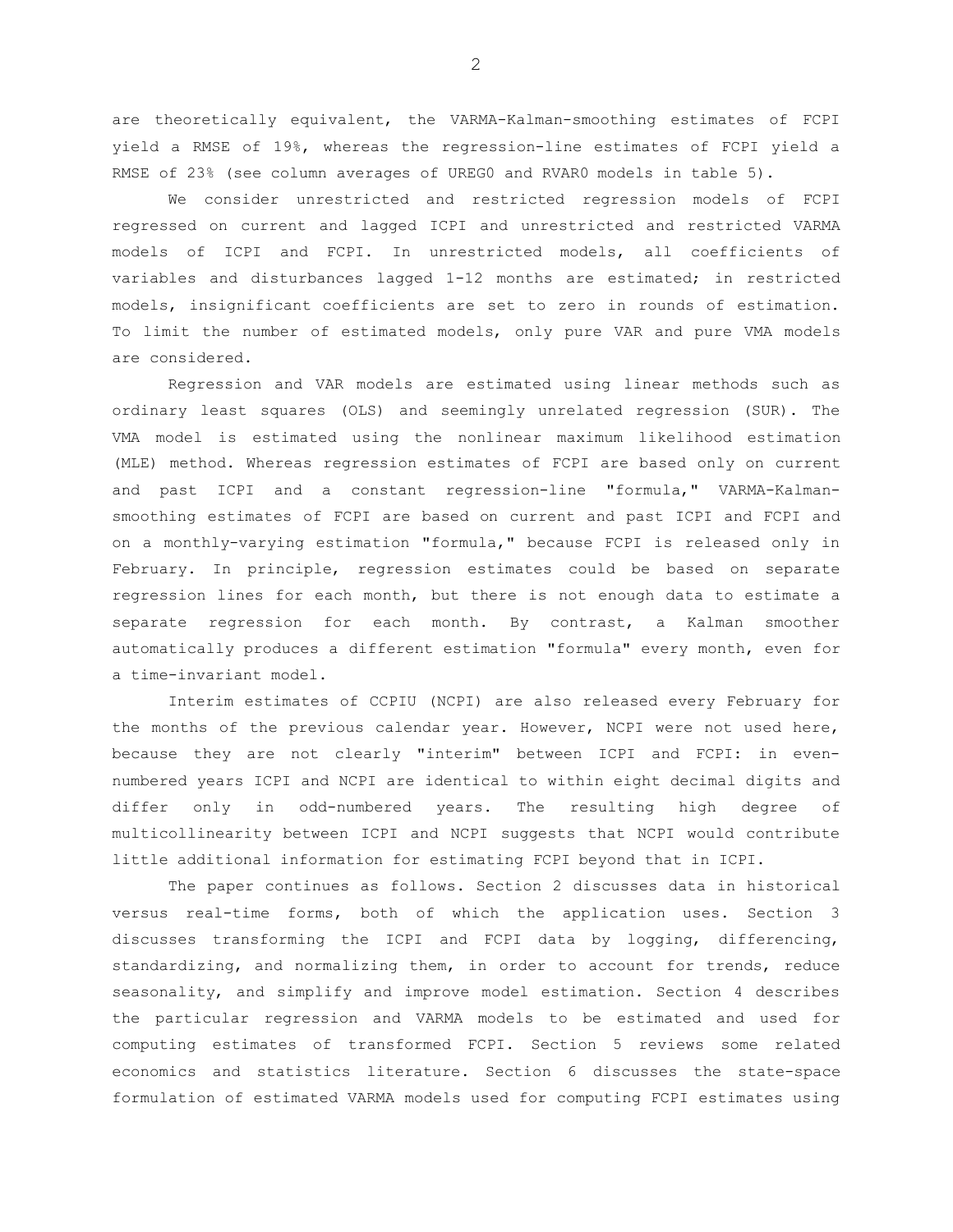the Kalman smoother. Section 7 reports estimated regression and VARMA models of transformed ICPI and FCPI data and RMSEs of the FCPI estimates based on the estimated models. Section 8 concludes the paper with a summary. Section 9 contains supplemental figure 2 and table 6.

### **2. Data in Historical and Real-Time Forms.**

This section discusses data in historical and real-time forms. The idea is that estimating a model is more easily done using the data and model in more compact historical form, but estimating FCPI with partly delayed data is more easily done using the data and model in expanded real-time form, which accounts explicitly for data delays. The historical form is usually used for storing data and estimating models. In the application, we first estimated models in historical form and, then, converted both data and models to expanded real-time form in order to compute VARMA-Kalman-smoothing estimates of FCPI.

| Month t of                       |                                 |           |  |  |  |  |  |
|----------------------------------|---------------------------------|-----------|--|--|--|--|--|
| occurrence                       | di <sub>t</sub>                 | $df_t$    |  |  |  |  |  |
| 1                                | di <sub>1</sub>                 | $df_1$    |  |  |  |  |  |
| $\overline{c}$                   | di <sub>2</sub>                 | $df_2$    |  |  |  |  |  |
| $\overline{\omega}$              | $di_3$                          | $df_3$    |  |  |  |  |  |
|                                  |                                 |           |  |  |  |  |  |
| 10                               | $di_{10}$                       | $df_{10}$ |  |  |  |  |  |
| 11                               | $di_{11}$                       | $df_{11}$ |  |  |  |  |  |
| 12                               | $di_{12}$                       | $df_{12}$ |  |  |  |  |  |
|                                  | End of year $t = 1, \ldots, 12$ |           |  |  |  |  |  |
| 13                               | $di_{13}$                       | $df_{13}$ |  |  |  |  |  |
| 14                               | $di_{14}$                       | $df_{14}$ |  |  |  |  |  |
| 15                               | $di_{15}$                       | $df_{15}$ |  |  |  |  |  |
|                                  |                                 | .         |  |  |  |  |  |
| 22                               | $di_{22}$                       | $df_{22}$ |  |  |  |  |  |
| 23                               | $di_{23}$                       | $df_{23}$ |  |  |  |  |  |
| 24                               | $di_{24}$                       | $df_{24}$ |  |  |  |  |  |
| End of year $t = 13, \ldots, 24$ |                                 |           |  |  |  |  |  |

**Table 1: Data in Compact Historical Form.** 

Table 1 depicts  $di_t = ln(ICPI_t)-ln(ICPI_{t-1})$  and  $df_t = ln(FCPI_t)-ln(FCPI_{t-1})$ in compact historical form. In table 1, all instances of t in all columns denote the *historical month of occurrence of a datum*, regardless when it was released. Table 2 depicts  $di_t$  and  $df_t$  in expanded real-time form. As in table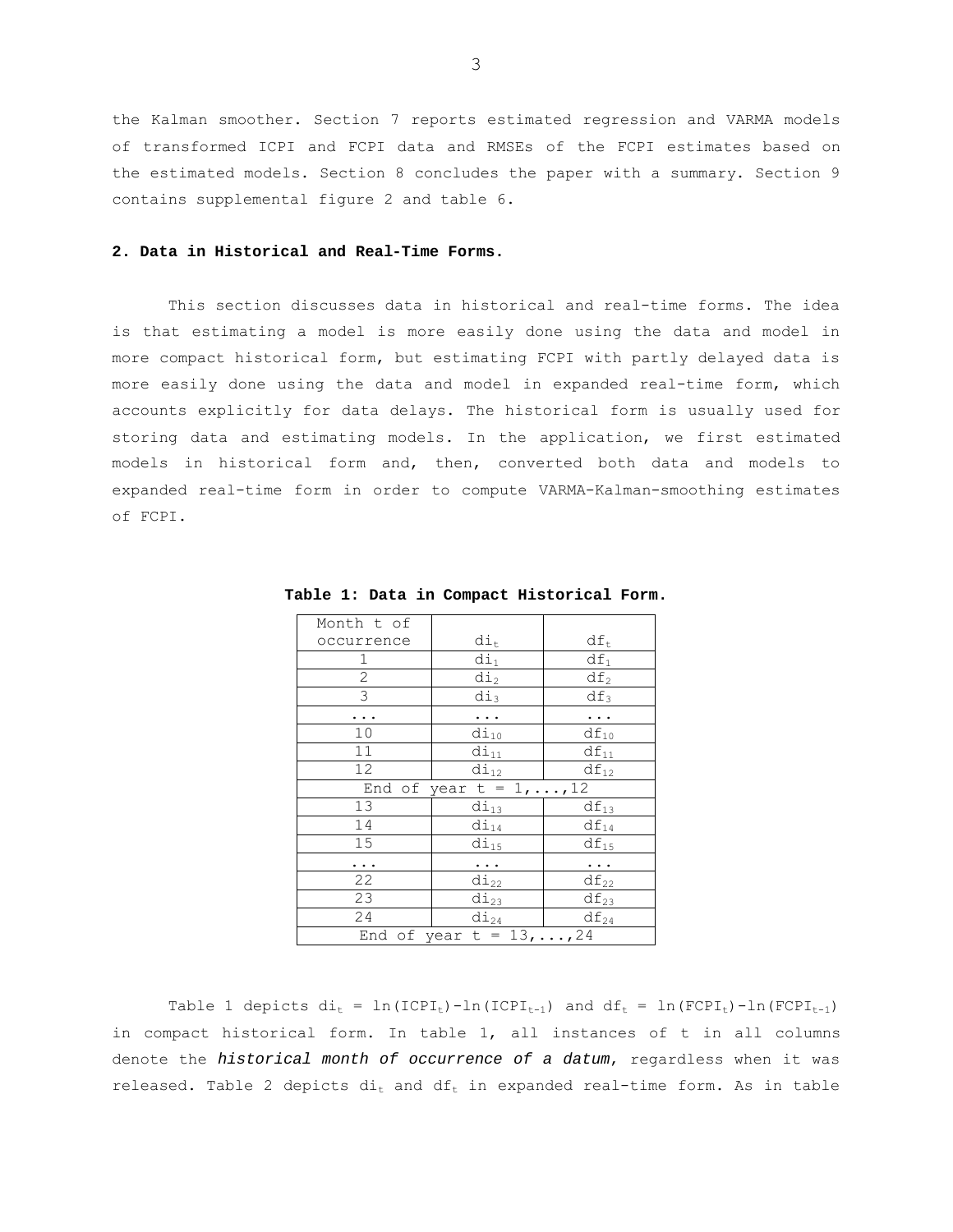1, t subscripts of  $di_t$  and  $df_t$  in table 2 denote the historical month of occurrence of a datum, but, in contrast to table 1, t in column 1 of table 2 denotes the *real-time month of observation of a datum*.

| Month t of                     |                                            |                      |          |            |  |  |  |  |  |
|--------------------------------|--------------------------------------------|----------------------|----------|------------|--|--|--|--|--|
| observation                    | $di_t$                                     | $df_t$               |          |            |  |  |  |  |  |
| 1                              | $di_1$                                     | na                   | Na       |            |  |  |  |  |  |
| $\overline{2}$                 | $di_2$                                     | $df_{-12}$           | .        | $df_{-23}$ |  |  |  |  |  |
| $\overline{3}$                 | $di_3$                                     | na                   | .        | Na         |  |  |  |  |  |
| .                              | $\ddotsc$                                  | na                   | .        | Na         |  |  |  |  |  |
| 10                             | $di_{10}$                                  | na                   |          | Na         |  |  |  |  |  |
| 11                             | $di_{11}$                                  | na                   |          | Na         |  |  |  |  |  |
| 12                             | $di_{12}$                                  | Na<br>na<br>$\cdots$ |          |            |  |  |  |  |  |
|                                | End of year $t = 1$ , ,<br>12 <sup>°</sup> |                      |          |            |  |  |  |  |  |
| 13                             | $di_{13}$                                  | na                   | .        | na         |  |  |  |  |  |
| 14                             | $di_{14}$                                  | $df_0$               | .        | $df_{-11}$ |  |  |  |  |  |
| 15                             | $di_{15}$                                  | na                   | .        | na         |  |  |  |  |  |
| $\cdots$                       | $\ldots$ .                                 | na                   | $\cdots$ | na         |  |  |  |  |  |
| 22                             | $di_{22}$                                  | na                   | .        | na         |  |  |  |  |  |
| 23                             | $di_{23}$                                  | na<br>na             |          |            |  |  |  |  |  |
| 24                             | $di_{24}$                                  | na                   |          | na         |  |  |  |  |  |
| End of year $t = 13$ , ,<br>24 |                                            |                      |          |            |  |  |  |  |  |

**Table 2: Data in Expanded Real-Time Form.** 

From BLS's viewpoint,  $di_t$  is released in the same month in which it occurs, with no monthly delay. Consequently, for  $di_t$ , there is no distinction between historical and real time, so that the simultaneously historical and real-time values of  $di_t$  are in the same rows in tables 1 and 2. By contrast, all 12 monthly values of  $df_t$  for a given calendar year are released in February two calendar years later. For example, December values of  $df_t$  for a given year are released 14 months later and January values of  $df_t$  for the same year are released 25 months later. Because all values of  $df_t$  for a given year are released in February two years later and because rows in table 2 are indexed by real-time months of release or observation, we need 12 columns in table 2 in order to depict the 12 monthly values of  $df_t$  released each February. Thus, actual values of  $df_t$  are placed in months or rows marked 2 and 14, which are the Februaries in table 2. For all other non-February months or rows, values of  $df_t$  are denoted "na," which means not available or missing. Consider, for example, the second February or row t = 14 in table 2. In principle, table 2 has 14 columns, so that the dots represent columns 4-13 which are not shown. Row t = 14 in table 2 contains  $df_0$ , ...,  $df_{-11}$ , which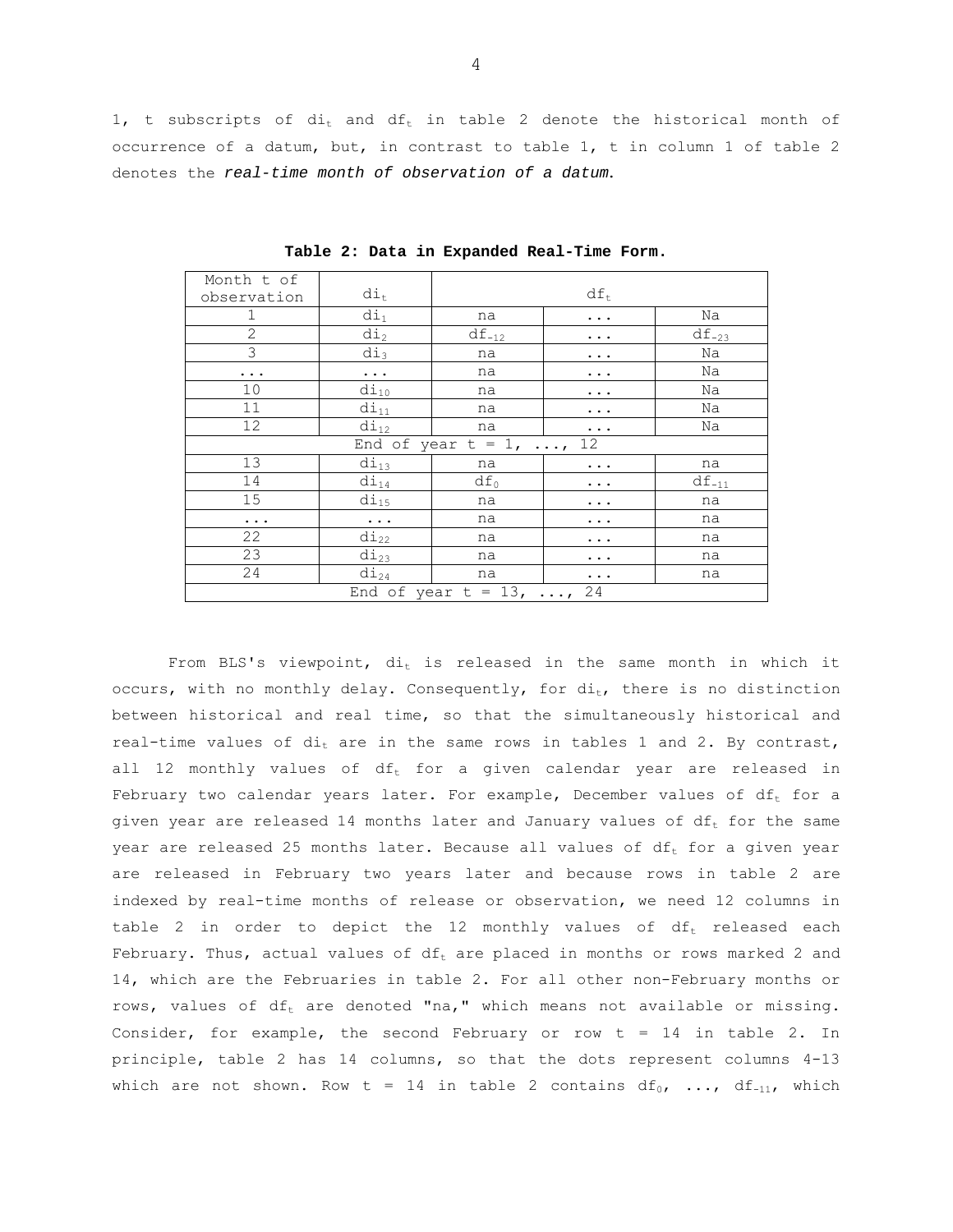denote observations on  $df_t$  which occured, respectively, in months  $t = 0, ...,$ -11 or December to January two calendar years earlier.

### **3. Data Transformation, Trend, and Seasonality.**

We now explain how and why we transformed data by logging, differencing, standardizing, and normalizing them in order to account for trends, reduce seasonality, and simplify and improve model estimation.

The  $ICPI_t$  and  $FCPI_t$  data were obtained from January 1998 to December 2005 (1998:1 - 2005:12) or 96 months. An initial "in-sample estimation" period of 1998:1 - 2002:12 or 60 months was used to estimate models; a subsequent "out-of-sample forecasting" period of 2003:1 – 2005:12 or 36 months was used to estimate  $df_t$  and evaluate its accuracy. Before being used for estimating models and  $df_t$ , the ICPI<sub>t</sub> and  $FCPI_t$  data were transformed to normalized, standardized, month-to-month first differences of natural logarithms. The transformed data are graphed in figure 1 to get an idea of the nature and extent of autocorrelations and seasonality and, thereby, to get an idea of needed lags in the regression and VARMA models.

The given ICPI<sub>t</sub> and FCPI<sub>t</sub> data were first transformed to  $di_t = ln(ICPI_t) \ln(\text{ICPI}_{t-1})$  and  $df_t = \ln(\text{FCPI}_t) - \ln(\text{FCPI}_{t-1})$ . Before being graphed or used in estimation, the differenced-logged data were standardized by subtracting insample means and dividing by in-sample standard deviations and were normalized by replacing outliers more than 3 standard deviations from zero with a missing-data indicator. To make the standardization and normalization realistic, the out-of-sample data were also standardized using the in-sample means and standard deviations, but were not normalized, because, when standing at the end of an in-sample period, ready to estimate  $df_t$  out of sample, we should proceed as if we did not know out-of-sample means, standard deviations, and outliers. Accordingly, the realistic practice is to estimate  $df_t$  on the assumption that in-sample and out-of-sample data are generated by the same process and to standardize in- and out-of-sample data using the same in-sample means and standard deviations. Estimating models and  $df_t$  using standardized data also results in simpler estimation because constant terms are zero.

Removing outliers moves standardized data closer to the standard-normal or  $N(0,1)$  distribution. The idea is that, because estimation aims primarily to account for the systematic or nonrandom parts of a data generating process, the estimation improves if outliers are first removed. Leaving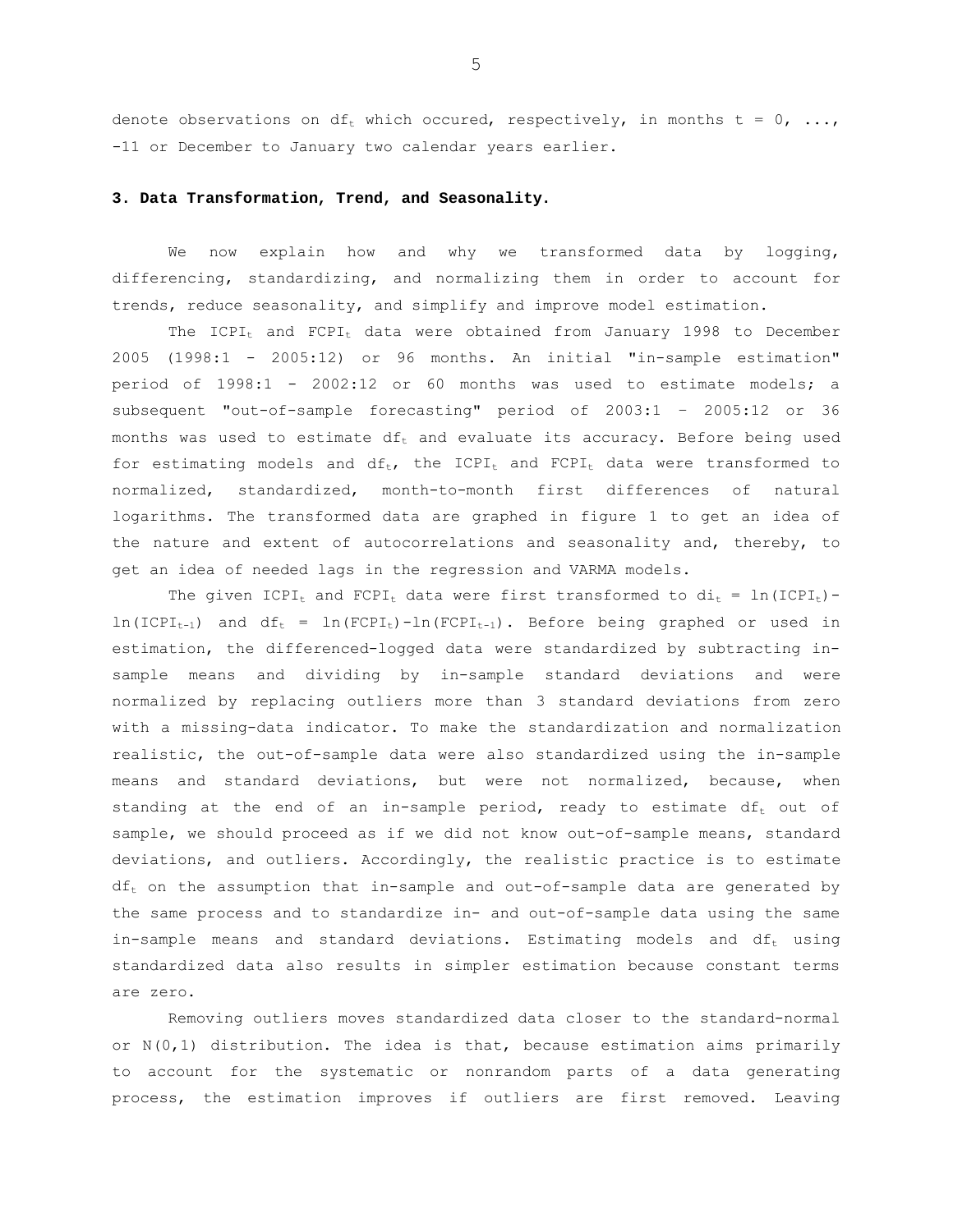outliers in out-of-sample data also makes evaluating estimates of  $df_t$  more realistic. For example, figure 2 and table 6 in the appendix report two large unremoved outliers in September and November 2005, due to Hurricane Katrina.



**Figure 1: Transformed Data in Historical Form, Autocorrelations, and Spectra.** 

Figure 1 contains 6 graphs: the top 3 graphs depict standardized and normalized  $di_t$ , its autocorrelations, and its spectrum; the bottom 3 graphs depict standardized and normalized  $df_t$ , its autocorrelations, and its spectrum. Vertical lines in the leftmost graphs divide the sample into inand out-of-sample periods. Unshown graphs of original data (ICPI<sub>t</sub> and FCPI<sub>t</sub>) display common upward trends. Leftmost graphs of data show that  $di_t$  and  $df_t$ are approximately stationary over the sample, with no discernable trends and slightly increasing variance. Middle graphs of autocorrelations of data show significant seasonality, because autocorrelations at seasonal lags of 6, 12, 24, and 36 months are significant (outside of two-standard error confidence bounds about zero). Rightmost graphs of spectra of data, interpreted in terms of table 3, more precisely indicate the nature of the data's seasonality.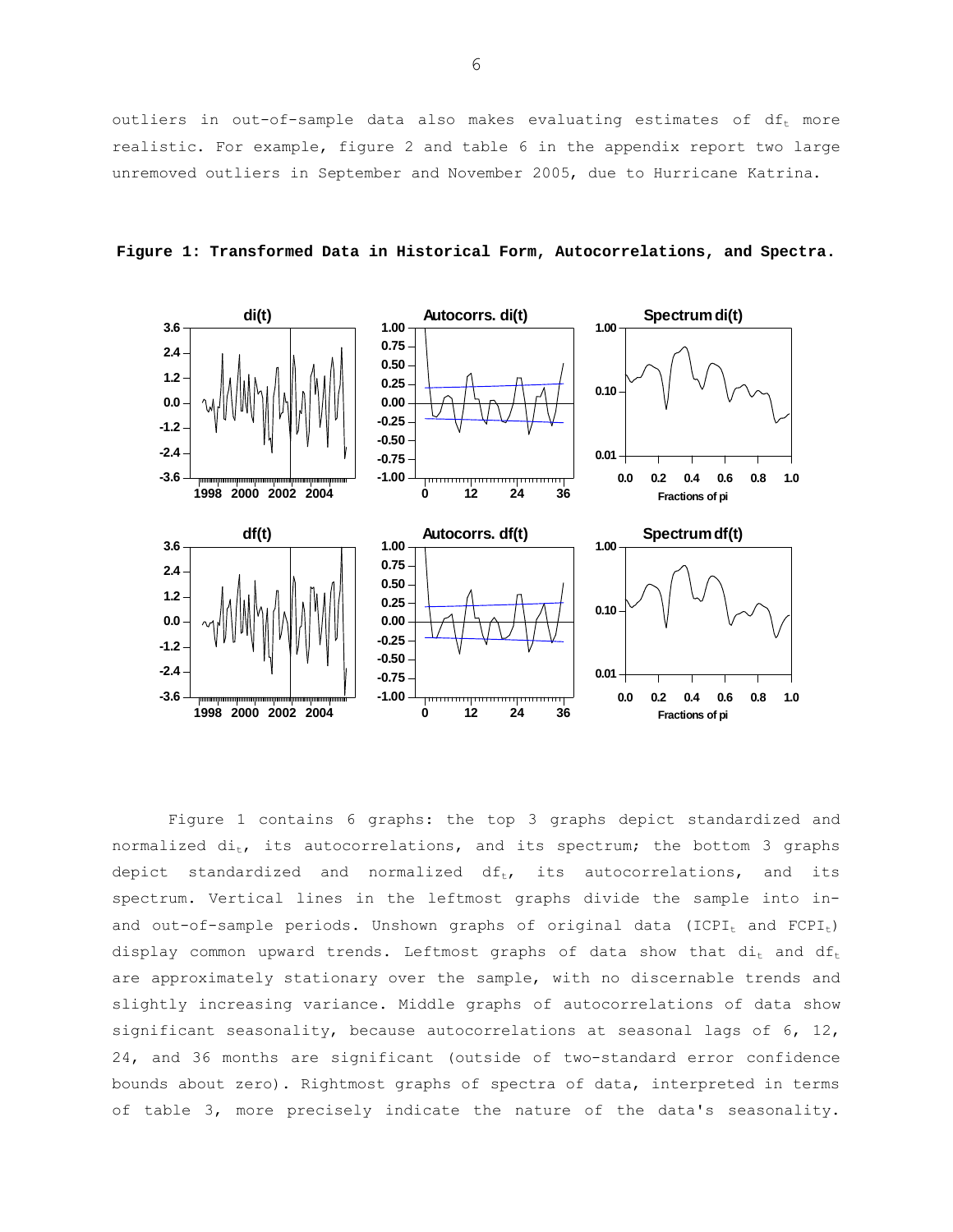Table 3 indicates frequencies and periodicities of harmonic monthly seasonal cycles, with angular frequencies of  $\pi/6$  = .5236, ...,  $\pi$  = 3.142 radians and periodicities of 12, ..., 2 months. The rightmost graphs in figure 1 show that nearly identical seasonality of  $di_t$  and  $df_t$  is dominated by seasonal cycles with periodicities of 4, 6, and 12 months.

| Cases           | Frequency<br>radians | Frequency $\pi$<br>radians | Frequency<br>Cycles/mon | Period<br>mon/cycle |  |
|-----------------|----------------------|----------------------------|-------------------------|---------------------|--|
|                 | .0000                |                            | .0000                   | $\infty$            |  |
| $\mathcal{P}$   | .5236                | 1/6                        | .0833                   | 12                  |  |
| $\mathcal{L}$   | 1.047                | 1/3                        | .1667                   | 6                   |  |
| $\overline{4}$  | 1.571                | 1/2                        | .2500                   | 4                   |  |
| 5               | 2.094                | 2/3                        | .3333                   | 3                   |  |
| $6\overline{6}$ | 2.618                | 5/6                        | .4167                   | 12/5                |  |
|                 | 3.142                |                            | .5000                   | 2                   |  |

**Table 3: Frequencies and Periodicities of Harmonic Monthly Seasonal Cycles.** 

In sum, significant seasonality of  $di_t$  and  $df_t$  in figure 1 suggests that estimated regression and VARMA models should include lagged values up to about 12 months back in order to fit the stationary and seasonal  $di_t$  and  $df_t$ data adequately.

#### **4. Estimated Regression and VARMA Models.**

We now define the eight regression and VARMA models. The four regression models are denoted BENCH, UREG0, UREG12, and RREG12 and the four VARMA models are denoted RVAR0, UVAR12, RVAR12, and UVMA12. In section 7, we do not report any restricted-to-zero or estimated parameters of any models, because the parameters have no particular meanings in the context of the application.

Regression model BENCH, whose name means *benchmark regression* is defined by

 $(4.1)$  df<sub>t</sub> = di<sub>t</sub> +  $\varepsilon_{\text{ft}}$ ,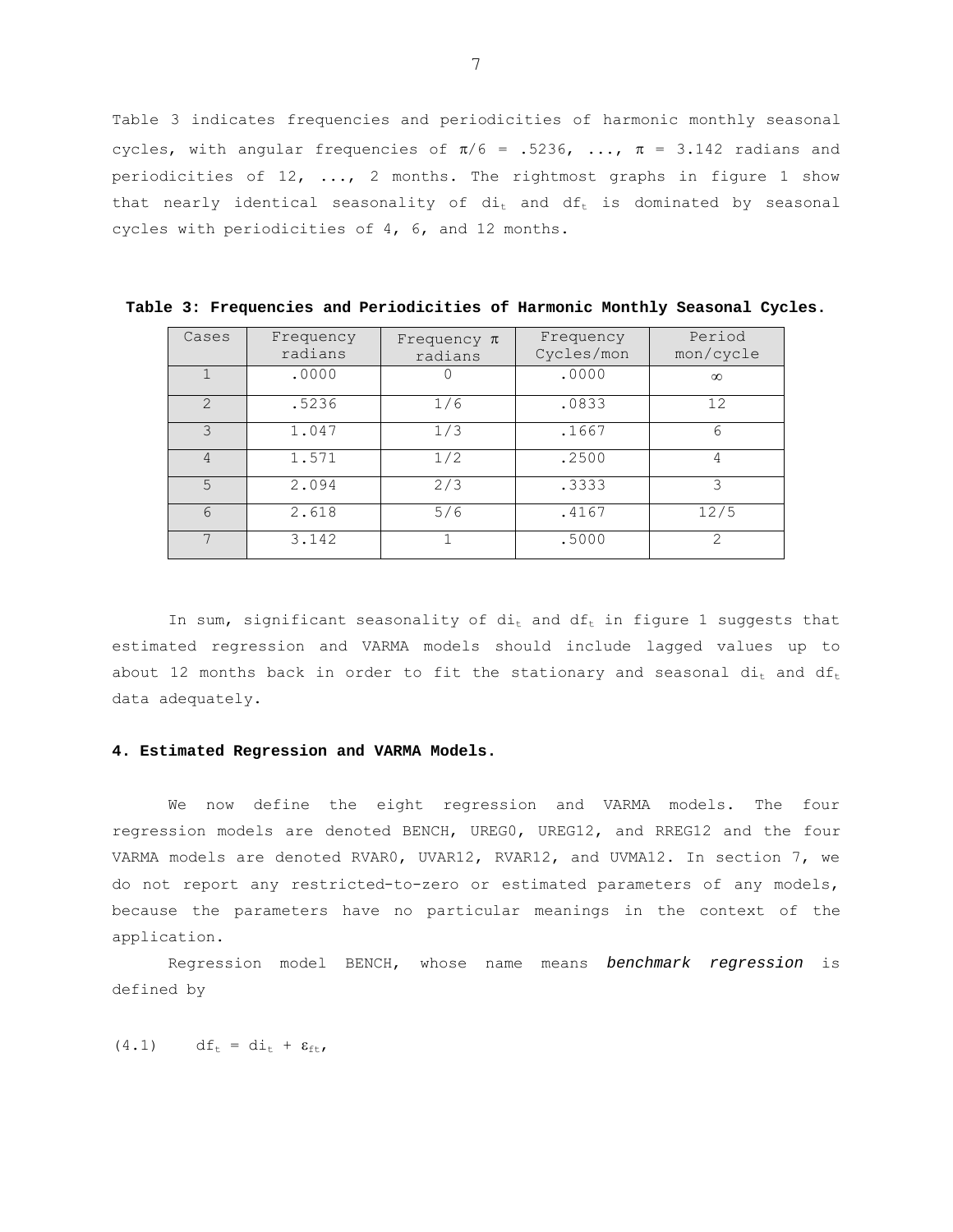with disturbance  $\varepsilon_{\text{ft}}$  and disturbance variance  $\sigma_{\text{ff}}$ . Although BENCH has no estimated coefficients, we think of it as regression model UREGO with coefficient  $\beta_0$  restricted to one. BENCH has only parameter  $\sigma_{\epsilon\epsilon}$  to be estimated.

All the regression models have the same assumptions on the disturbances,  $\varepsilon_{\text{ft}}$ , that we now make for BENCH: (i)  $\varepsilon_{\text{ft}}$  is distributed normally, identically, independently, with mean zero, and constant positive variance,  $\sigma_{\text{ff}}$  > 0, or  $\varepsilon_{\text{ft}}$  ~ NIID(0,  $\sigma_{\text{ff}}$ ); and, (ii)  $\varepsilon_{\text{ft}}$  is distributed independently of current and lagged regressors,  $di_t$ , ...,  $di_{t-12}$ .

Regression model UREG0, whose name means *unrestricted regression with 0 lags*, is defined by

$$
(4.2) \t dft = \beta_0 d it + \varepsilon_{ft}
$$

with 2 parameters,  $\beta_0$  and  $\sigma_{ff}$ , estimated using ordinary least squares (OLS).

Regression model UREG12, whose name means *unrestricted regression with 12 lags*, is defined by

(4.3) 
$$
df_t = \beta_0 di_t + \beta_1 di_{t-1} + ... + \beta_{12} di_{t-12} + \varepsilon_{ft},
$$

with 14 parameters,  $\beta_0$ , ...,  $\beta_{12}$ , and  $\sigma_{\text{ff}}$ , estimated using OLS.

Regression model RREG12, whose name means *restricted regression with up to 12 lags*, is defined by

$$
(4.4) \t dft = \beta_0 d it + \beta_1 d it-1 + \beta_4 d it-4 + \beta_9 d it-9 + \varepsilon_{ft},
$$

with 5 parameters,  $\beta_0$ ,  $\beta_1$ ,  $\beta_4$ ,  $\beta_9$ , and  $\sigma_{\text{ff}}$ , estimated using OLS, as follows. In estimated UREG12, we set to zero the least significant estimated coefficient, with the highest marginal significance level or p value; we reestimated the resulting reduced regression using OLS; we set to zero the least significant resulting estimated coefficient; we continued like this until all estimated coefficients were significant at about the 10% level or  $|t_{\hat{\beta}}| \ge 1.645$ ; and, we estimated  $\sigma_{\text{ff}}$  residually at the last step.

VARMA model RVAR0, whose name means *restricted VAR model with no lags*, is defined by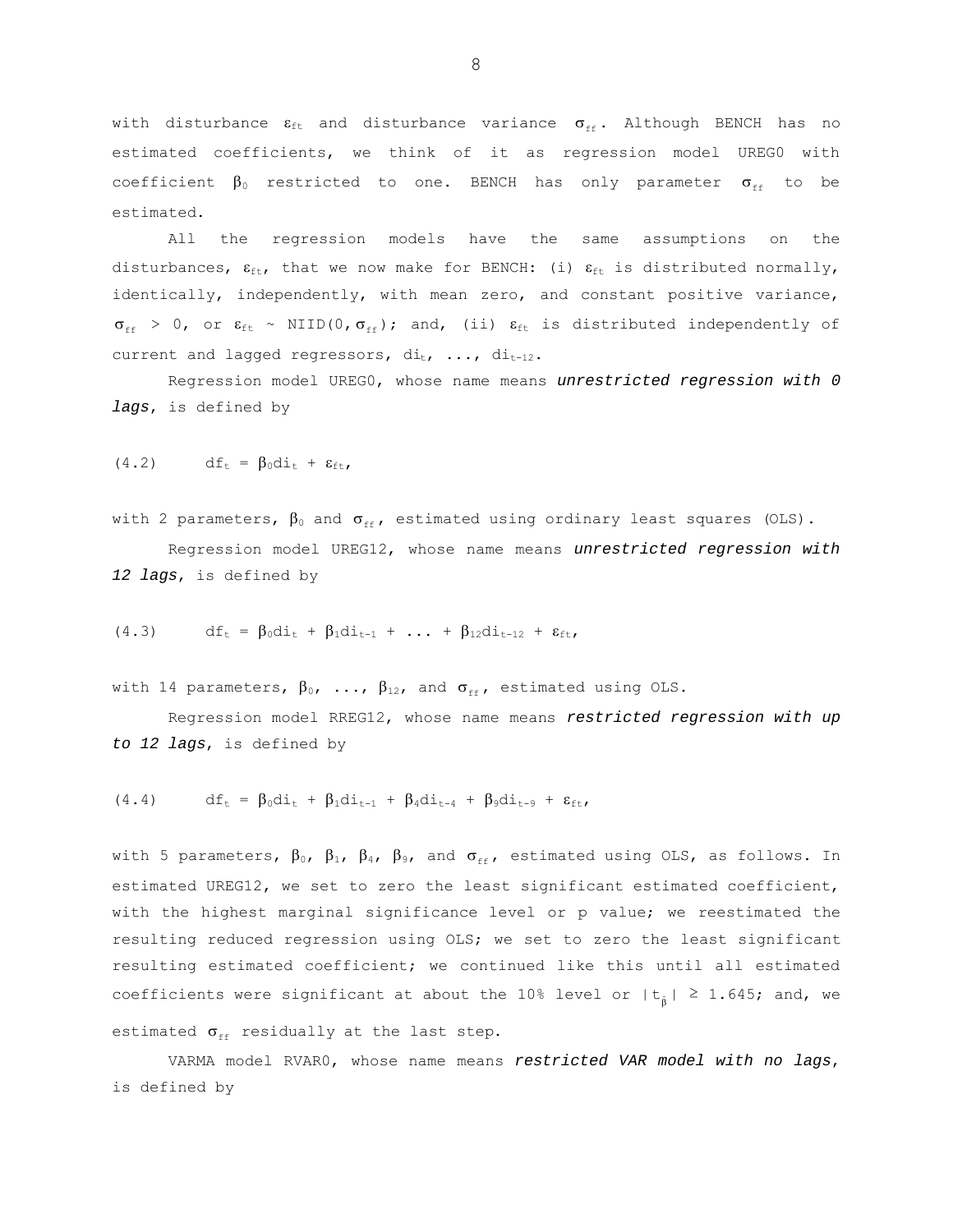(4.5)  $y_t = \varepsilon_t$ ,

for bivariate data vector  $y_t = (di_t, df_t)^T$  and bivariate disturbance vector  $\varepsilon_t$  =  $(\varepsilon_{i,t}, \varepsilon_{f,t})^T$ , where superscript T denotes vector or matrix transposition.

All the VARMA models have the same assumptions on disturbances that we now make for model RVAR0: (i) disturbance vector  $\varepsilon_t$  is distributed normally, identically, independently, with mean zero, and constant, 2x2, symmetric, positive definite, covariance matrix,  $\Sigma_{\epsilon}$  =  $\begin{bmatrix} \sigma_{\text{ii}} & \sigma_{\text{if}} \\ \sigma_{\text{if}} & \sigma_{\text{ff}} \end{bmatrix}$ È  $\sigma_{\text{eff}}$   $\sigma$  $\sigma_{\scriptscriptstyle{\pm\pm}}$   $\sigma$  $\frac{1}{1} \frac{\sigma_{\text{if}}}{\sigma_{\text{ff}}}$ , or  $\varepsilon_{\text{t}} \sim \text{NIID}(0, \Sigma_{\varepsilon})$ ; and, (ii)  $\varepsilon_t$  is distributed independently of any past variables or disturbances,  $y_{t-1}$ ,  $\varepsilon_{t-1}$ , .... In RVARO, because standardized di<sub>t</sub> =  $\varepsilon_{it}$  implies  $\sigma_{ii}$  = 1, only two parameters,  $\sigma_{if}$  and  $\sigma_{ff}$ , need to be estimated using MLE.

We consider theoretically equivalent UREG0 and RVAR0 as separate models in order to estimate  $df_t$  separately using regression lines and Kalman smoothing. We now illustrate this equivalence by transforming UREG0 to RVAR0. Because both  $\beta_0$  of UREGO and  $\sigma_{if}$  of RVARO account for correlation between di<sub>t</sub> and  $df_t$ , when converting UREG0 to RVAR0, one of these parameters becomes redundant. Thus, we have  $\sigma_{ii} = 1$ , can set  $\sigma_{if} = 0$ , and obtain  $y_t = \tilde{\varepsilon}_t$ , where

$$
\tilde{\varepsilon}_{t} \sim \text{NIID}(0, \Sigma_{\hat{\varepsilon}}) \text{ and } \Sigma_{\hat{\varepsilon}} = \begin{bmatrix} 1 & \beta_{0} \\ \beta_{0} & \sigma_{\text{ff}} \end{bmatrix}.
$$

VARMA model UVAR12, whose name means *unrestricted VAR with 12 lags*, is defined by

(4.6) 
$$
y_t = \Phi_1 y_{t-1} + \dots + \Phi_{12} y_{t-12} + \varepsilon_t
$$

where the  $\Phi_i$  are unrestricted 2×2 VAR coefficient matrices. The 51 parameters of UVAR12, 48 elements of the  $\Phi_i$ , and 3 nonredundant elements of  $\Sigma_{\varepsilon}$ , were estimated by applying OLS to each scalar equation in (4.6).

VARMA model RVAR12, whose name means *restricted VAR with up to 12 lags*, is defined by

$$
(4.7) \t yt = \Phi_{1}yt-1 + \Phi_{2}yt-2 + \Phi_{4}yt-4 + \Phi_{8}yt-8 + \Phi_{11}yt-11 + \varepsilont,
$$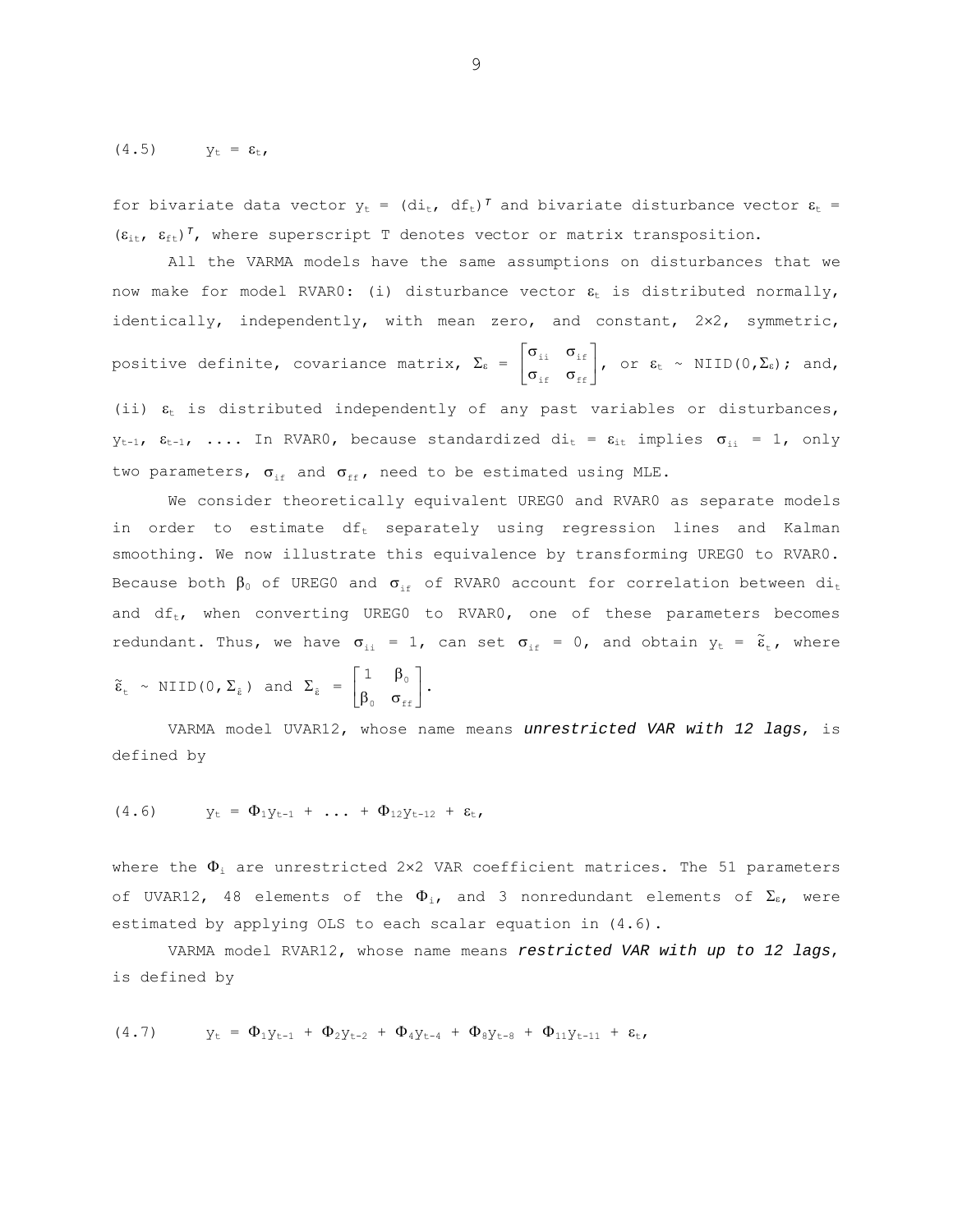where the restrictions are limited to setting to zero certain elements of coefficient matrices  $\Phi_i$ .

The 14 nonzero parameters of RVAR12 were estimated using SUR, analogous to reducing UREG12 to RREG12, as follows. In each equation of estimated UVAR12, we set to zero the least significant estimated coefficient; we estimated the resulting reduced equations using SUR; we dropped from each estimated equation the least significant estimated coefficient; we reestimated the reduced equations using SUR; we continued like this until all estimated coefficients were significant at about the 10% level; and, we estimated  $\Sigma_{\epsilon}$  residually at the final step.

VARMA model UVMA12, whose name means un*restricted VMA with 12 lags*, is defined by

$$
(4.8) \t yt = \Theta1 \varepsilont-1 + ... + \Theta12 \varepsilont-12 + \varepsilont,
$$

where the  $\Theta_i$  are unrestricted 2×2 VMA coefficient matrices. The 51 parameters of UVMA12, 48 elements of the  $\Theta_i$  and 3 nonredundant elements of  $\Sigma_{\epsilon}$ , were estimated simultaneously by applying MLE to (4.8). As usual, the estimated UVMA12 model was restricted to be invertible. We tried to estimate a subsequently reduced VMA model with insignificant coefficients set to zero, analogous to reducing UVAR12 to RVAR12, but this failed because the estimation algorithm stepped into parameter regions of inadequately fitting models and failed to converge.

### **5. Structural News-Noise and Unobserved-Components Models.**

So far, we have considered nonstructural models, i.e., not motivated by economic or statistical theories, and now consider news-noise and unobservedcomponents models as examples of economic and statistical structural models. News-noise models have received much attention in economic discussions of data revisions and unobserved-components models are used often in statistics for modelling time series.

First, if

 $(5.1)$  df<sub>t</sub> = di<sub>t</sub> +  $\xi_t$ ,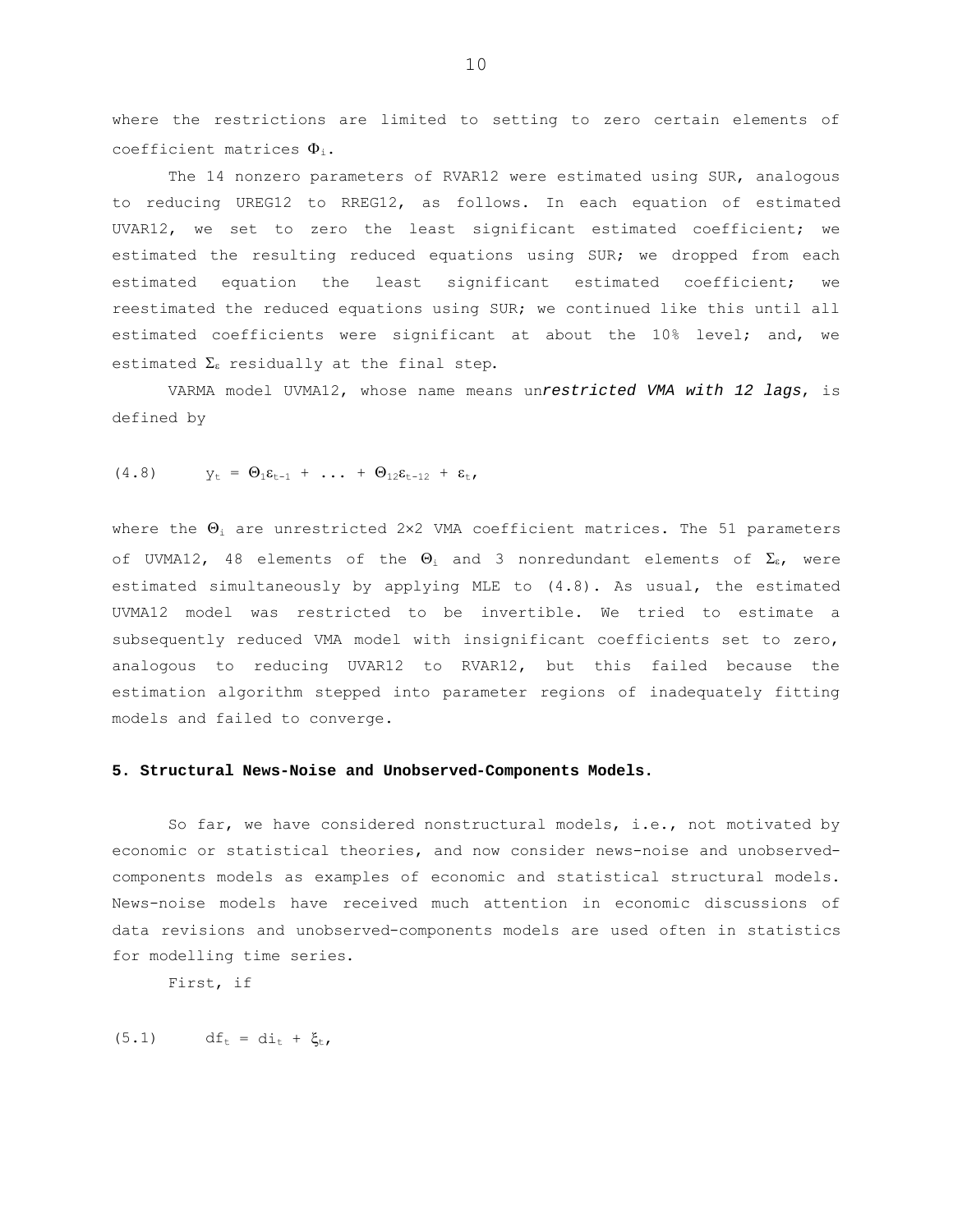and  $di_t$  and  $\xi_t$  are generated by separate, orthogonal, scalar, ARMA processes, then,  $\xi_t$  is considered the "news" in di<sub>t</sub> as an estimate of df<sub>t</sub> and  $y_t = (di_t, j_t)$  $df_t$ <sup>T</sup> is generated by a restricted, structural, bivariate, ARMA process. Alternatively, if  $di_t$  and  $df_t$  switch roles,

$$
(5.2) \qquad \qquad \mathrm{di}_{\mathrm{t}} = \mathrm{d} \mathrm{f}_{\mathrm{t}} + \xi_{\mathrm{t}}
$$

replaces (5.1), and df<sub>t</sub> and  $\xi_t$  are generated by separate, orthogonal, scalar, ARMA processes, then,  $\xi_t$  is considered the "noise" in di<sub>t</sub> as an estimate of df<sub>t</sub> and  $y_t$  is generated by a different, restricted, structural, bivariate, ARMA process. Examples of news-noise models are in Mankiw and Shapiro (1986), Sargent (1989), Kishor and Koenig (2009), and Jacobs and van Norden (2011).

Second, if,

$$
(5.3) \t yt = e \cdot dpt + \xit,
$$

where  $y_t = (di_t, df_t)^T$ , e =  $(1, 1)^T$ , and dp<sub>t</sub> and  $\xi_t$  denote unobserved "true" dform CCPIU and unobserved noise, generated by orthogonal, univariate and bivariate, ARMA processes, then, (5.3) is an unobserved-components model for yt. Examples of unobserved-component models are in Howrey (1978, 1984), Hillmer and Trabelsi (1987), Trabelsi and Hillmer (1989), Shumway and Katzoff (1991), Patterson (1994), and Chen and Zadrozny (2002).

After assuming that right-side terms in equations (5.1)-(5.3) are generated by VARMA processes, we can restate the equations as VARMA models of  $y_t$ , subject to nonlinear structural restrictions on their parameters in terms of the parameters of the VARMA processes of the right-side terms. For example, if  $di_t$  and  $\xi_t$  in equation (5.1) are generated by the orthogonal, univariate, ARMA processes  $\alpha(L)$ di<sub>t</sub> =  $\beta(L)$   $\varepsilon_{1t}$  and  $\delta(L)$  $\xi_t$  =  $\gamma(L)$   $\varepsilon_{2t}$ , where L is the lag operator, the  $ε_t$ 's are orthogonal white noises, and  $α(L)$ ,  $β(L)$ ,  $δ(L)$ , and  $\gamma(L)$  are polynomials of finite degree in nonnegative powers of L, then,  $y_t$ is generated by  $A(L) y_t = B(L) \varepsilon_t$ , where  $A(L) = \begin{bmatrix} \alpha(L) \delta(L) & 0 \\ 0 & \alpha(L) \end{bmatrix}$ È  $\alpha(L)\delta(L)$  0<br>B(L) =

 $\left[ \begin{array}{cc} \delta(L)\beta(L) & \alpha(L)\gamma(L) \\ \beta(L) & 0 \end{array} \right]$  $β(L)$  0  $\delta$ (L)β(L)  $\alpha$ (L)γ(L)<br> $\begin{vmatrix} \delta(t) & \alpha(t) \gamma(t) \\ 0 & 0 \end{vmatrix}$ ,  $\epsilon_t = (\epsilon_{1t}^T, \epsilon_{2t}^T)^T$ , and similarly for (5.2) and (5.3).

Although, in principle, a structural model could produce more accurate estimates of df<sub>t</sub>, the narrow range of RMSE<sub>f</sub> in table 5 suggests that this is

0  $\alpha(L)$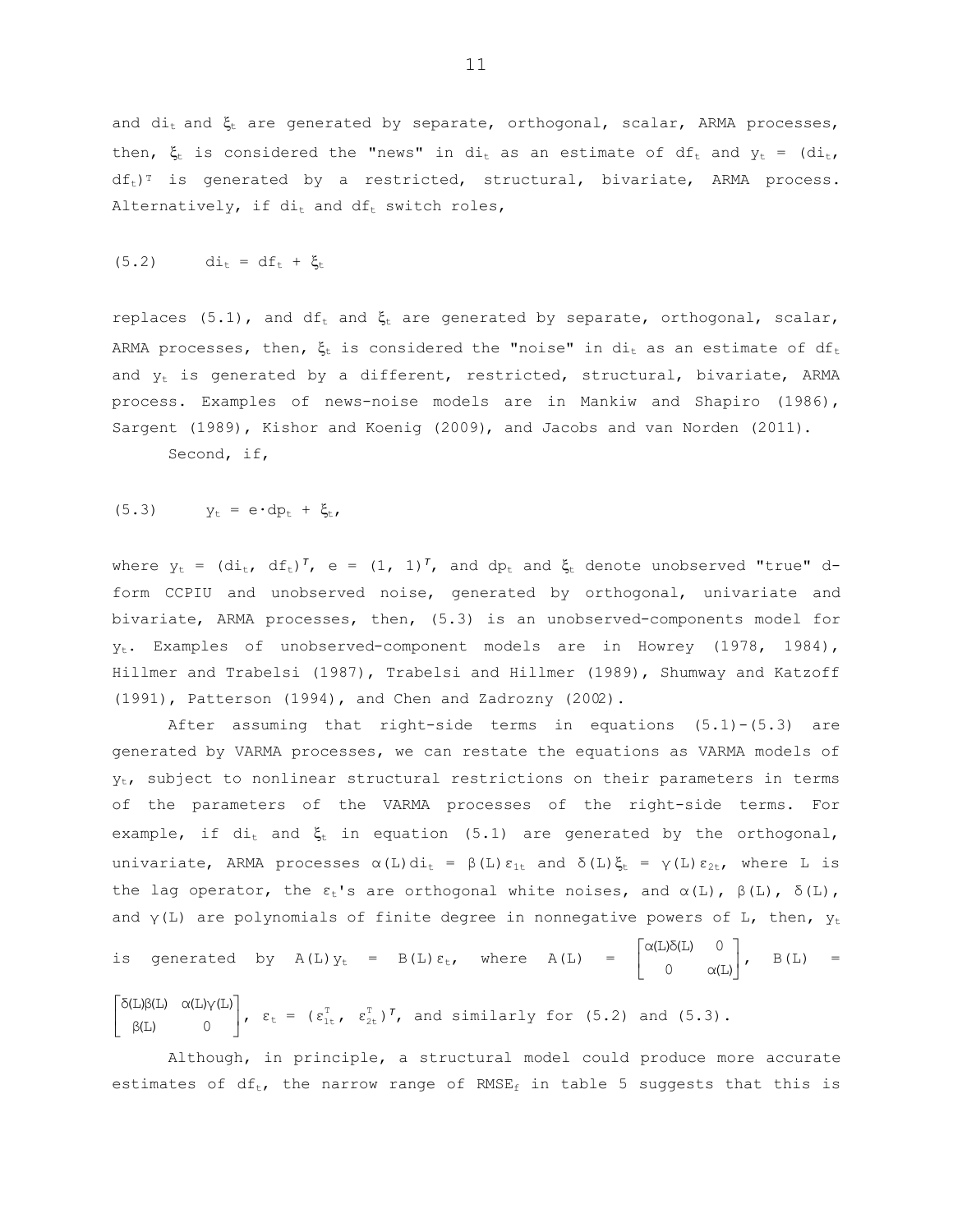unlikely here. The estimates of  $df_t$  based on estimated VARMA models and Kalman smoothing are, among the references cited here, most closely related to the smoothed estimates in Shumway and Katzoff (1991).

#### **6. Real-Time Expanded State-Space Formulation for Kalman Smoothing.**

We estimated models using the data and models in compact historical forms (table 1; equations  $(4.1)-(4.8)$ ) and estimated df<sub>t</sub> using the data and models in expanded real-time forms. For the second step, we needed the unrestricted VARMA(26,12) model

(6.1) 
$$
y_t = \Phi_1 y_{t-1} + \ldots + \Phi_{26} y_{t-26} + \varepsilon_t + \Theta_1 \varepsilon_{t-1} + \ldots + \Theta_{12} \varepsilon_{t-12},
$$

with 26 AR lags and 12 MA lags, in order to express VARMA models  $(4.5)-(4.8)$ as special cases of (6.1) and to account for up to 25-month delays in observing  $df_t$ .

To compute Kalman-smoothed estimates of  $df_t$  in terms of  $(6.1)$ , we needed to express it in state-space form, which comprises a state equation, which specifies the dynamics of state variables, and an observation equation, which specifies how state variables are observed. Accordingly, we wrote (6.1) as state equation

 F = ˙ ˙ ˙ ˙ ˙ ˙ ˙ ˙ ˙ ˙ ˙ ˙ ˙ ˙ ˙ ˙ ˙ ˚ ˘ Í Î ÈF QF Q 0 00 0I0 0 I 0 00 0 0 00I0 0 0 0 00000I 0 1 126 12 , G = ˙ ˙ ˙ ˙ ˙ ˙ ˙ ˙ ˙ ˙ ˙ ˙ ˙ ˙ ˙ ˙ ˙ ˚ Î 0 ˘ Í Í Í Í Í Í Í Í Í Í Í Í Í Í Í Í Í È 0 I ,

$$
(6.2) \t xt = Fxt-1 + G\epsilont,
$$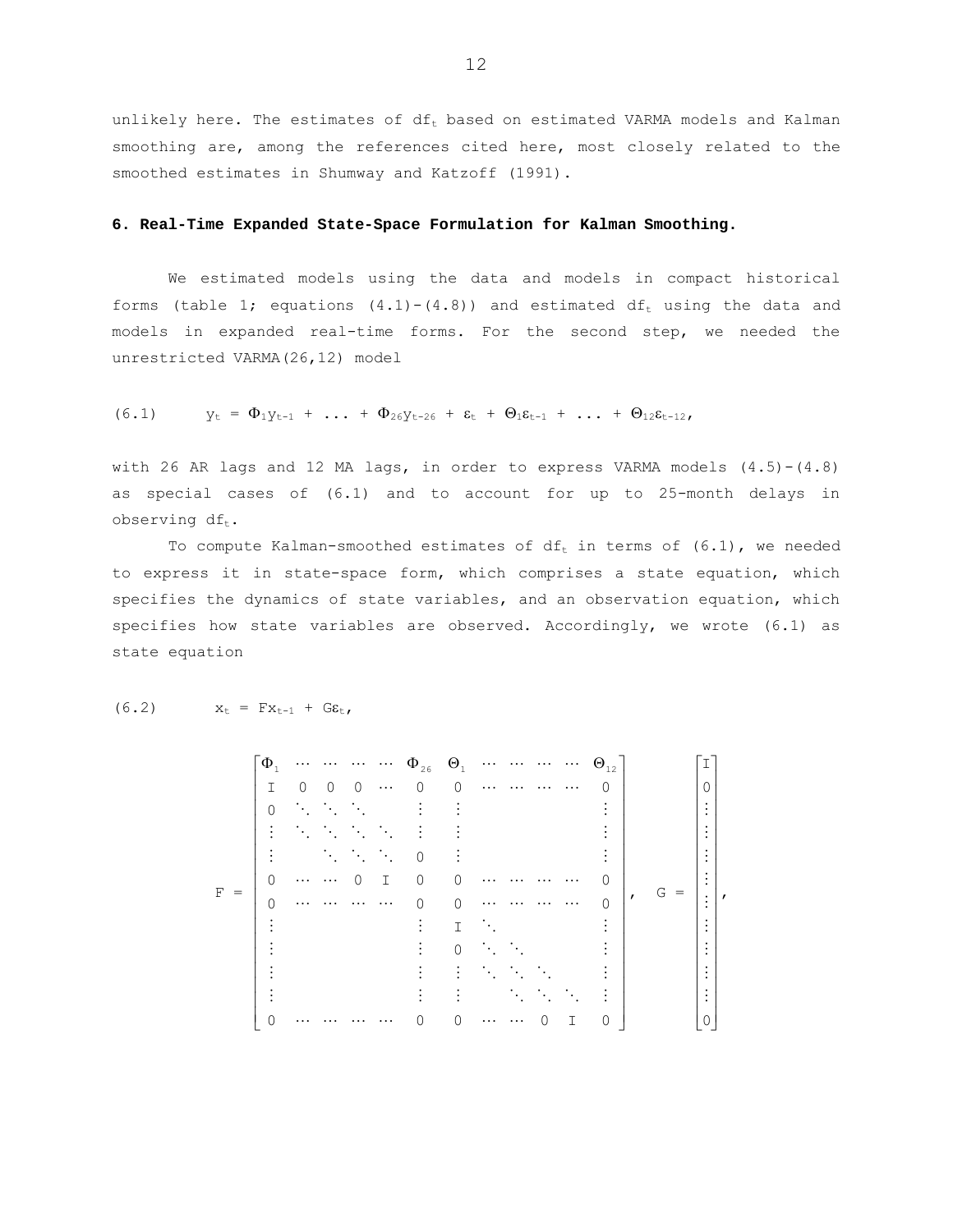where  $x_t = (y_t^T, \ldots, y_{t-25}^T, \varepsilon_t^T, \ldots, \varepsilon_{t-11}^T)^T$  is a 76×1 state vector, F is a 76¥76 transition matrix, G is a 76¥2 input matrix, and I and 0 are 2¥2 identity and zero matrices.

The data vector is  $\overline{y}_t = (y_t^T, ..., y_{t-25}^T)^T$  and has observation equation

$$
(6.3) \qquad \overline{Y}_{t} = Hx_{t},
$$

where H =  $[I_{52x52}$ ,  $0_{52x24}]$  is the 52×76 observation matrix and  $I_{52x52}$  and  $0_{52x24}$ denote 52¥52 identity and 52¥24 zero matrices. An observation equation can also have an additive observation error, although this isn't needed here. Zero restrictions on  $\Phi_i$  and  $\Theta_i$  reduce (6.2)-(6.3) to an expanded real-time state-space representation of one of models  $(4.5)-(4.8)$  and account for up to 25-month delays in observing  $df_t$ .

Because models  $(4.5)-(4.8)$  have at most 12 AR lags, in the application we set  $\Phi_{13}$ , ...,  $\Phi_{26}$  to zero in the state equation, but keep lags 13-26 of  $y_t$ in the state vector and the state equation in order to account for 14-25 month delays in observing  $df_t$ . Complete state equation (6.2) needs to be used only for Kalman smoothing with VMA model UVMA12. Otherwise, for pure VAR models RVAR0, RVAR12, and UVAR12, we restricted  $x_t$  to  $\overline{y}_t$  and used only the upper-left 52×52 quadrant of F and the 52×2 upper part of G.

Let  $df_{t} = E[df_t | I_t]$  denote the Kalman-smoothed estimate of  $df_t$ , where  $E[df_t|I_t]$  denotes the expectation of  $df_t$  conditional on current information  $I_t$ , which comprises current and past observations on  $di_t$  and  $df_t$  and the estimated model. For any  $k = 1$ , ..., 25,  $x_{2k+2,t}$  is element 2k+2 of  $x_t$  and equals  $df_{t-k}$ , so that

### (6.4)  $df_{t|t} = E[X_{2k+2,t+k} | I_t].$

Thus, smoothed estimates  $df_{\text{tlt}}$  can be computed, for any k = 1, ..., 25, as kmonth-ahead forecasts of element 2k+2 of  $x_t$ . Genuine forecasts,  $df_{s|t}$ , for s > t, and smoothed estimates,  $df_{s|t}$ , for t - 25  $\leq$  s  $\lt$  t, can also be computed as forecasts of elements of  $x_t$ . RMSE<sub>f</sub> in table 5 reflect Kalman-smoothed estimates of  $df_t$  made in out-of-sample months, but could alternatively reflect Kalman smoothed estimates of  $df_t$  made in the last out-of-sample month.

 Anderson and Moore (1979) thoroughly discuss Kalman smoothing and smoothing in cases of no missing data. In the present real-time analysis,  $df_t$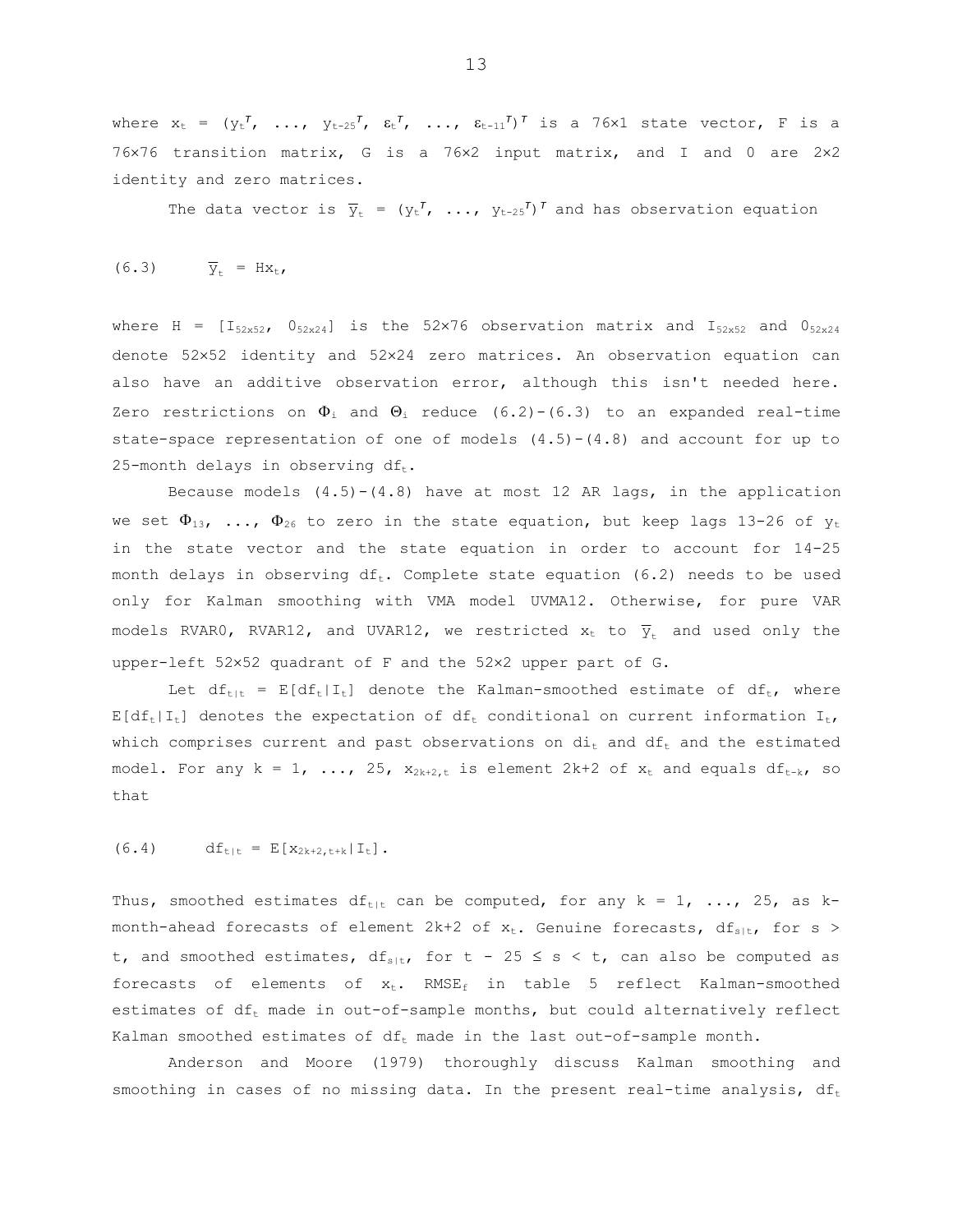is missing in all non-February months, which requires using a missing-data extension of the Kalman smoother, which was first described for scalar time series by Jones (1980), was extended to vector time series by Ansley and Kohn (1983), and was described for and applied to mixed-frequency data by Zadrozny (1988, 1990).

In the application, we computed  $df_{t|t} = E[X_{4,t+1}|I_t]$ , using  $k = 1$ , and evaluated its accuracy in terms of standardized root mean-squared errors,

$$
(6.5) \qquad \text{RMSE}_{f} = \sigma_{f,\eta} / \sigma_{f,f},
$$

where  $\sigma_{f,f}$  and  $\sigma_{f,n}$ , respectively, denote out-of-sample standard deviations of  $df_t$  and of its estimation error,  $\eta_t = df_t - df_{t|t}$ .

We define  $R_{e,f}^2$  and  $R_{f,f}^2$  of df<sub>t</sub> to reflect the percentage of df<sub>t</sub> accounted for by current and lagged  $di_t$  and lagged  $df_t$  and relate them to RMSE<sub>f</sub> in order to establish bounds for evaluating RMSE<sub>f</sub> in table 5. Thus, we define insample-estimation-period  $R_{e,f}^2 = 1 - \sigma_{e,f,f}^2 / \sigma_{e,f,f}^2$  where first subscript "e" refers to "estimation,"  $\sigma_{\text{\tiny e},\text{\tiny g}}^2$  denotes in-sample variance of residuals of  $\mathrm{df}_{\text{\tiny t}}$  and  $\sigma_{\text{\tiny e},\text{\tiny f}}^2$ denotes in-sample variance of  $df_t$ ; and, we define out-of-sample-forecastingperiod  $R_{f,f}^2 = 1$  - RMSE<sub>f</sub>, where first subscript "f" refers to "forecasting."

What values of RMSE<sub>f</sub> and  $R_{f,f}^2$  are good or bad? We answer this question by stating formal (based on mathematics) and expected (based on heuristics) bounds on RMSE<sub>f</sub> and R<sup>2</sup><sub>f,f</sub>. First, by construction, RMSE<sub>f</sub>  $\geq$  0 and R<sup>2</sup><sub>f,f</sub>  $\leq$  1, which is neither good nor bad. We would like RMSE<sub>f</sub>  $\cong$  0 and R<sub>f,f</sub>  $\cong$  1, which is very good, but, frequently,  $RMSE_f$  > 1 and  $R_{f,f}^2$  < 0, which is bad. Second, df<sub>t</sub> is estimated efficiently, which is good, only if all conditioning information is utilized fully. If df<sub>t</sub> is estimated efficiently, then, df<sub>t|t</sub> and  $\eta_t = df_t - df_{t|t}$ are uncorrelated, RMSE<sub>f</sub> < 1, and R<sup>2</sup><sub>f,f</sub> > 0. Finally, if the data-generating process is constant over the whole sample period, then, we expect (heuristically) that RMSE<sub>f</sub>  $\cong \sqrt{1 - R_{\text{e,f}}^2}$  and that  $R_{\text{f,f}}^2 \cong R_{\text{e,f}}^2$ ; otherwise, if the data-generating process changes from the in-sample to the out-of-sample periods, then, we expect that  $RMSE_f > \sqrt{1 - R_{e,f}^2}$  and  $R_{f,f}^2 < R_{e,f}^2$ . Thus, we expect (heuristically) that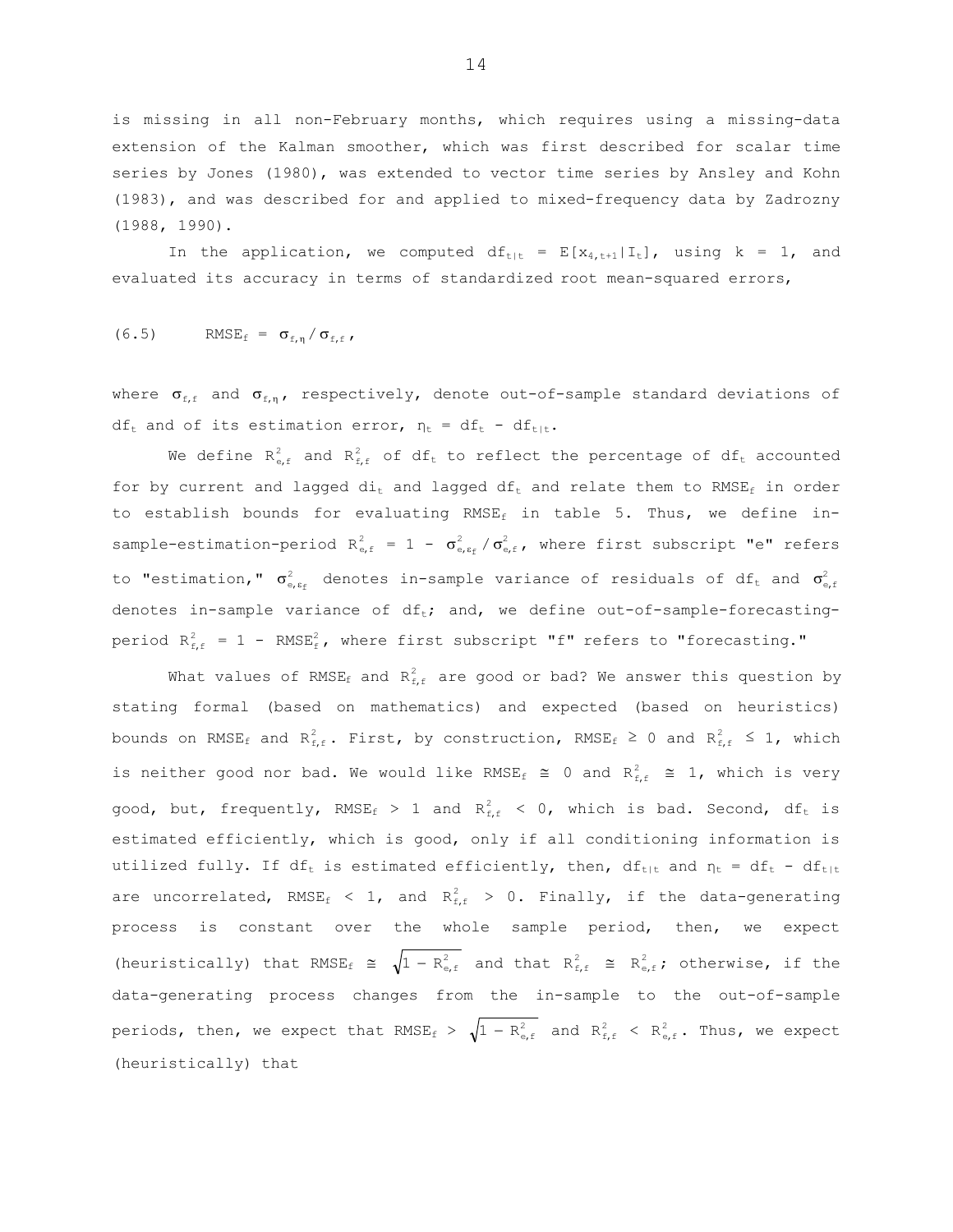$$
(6.6) \qquad \text{RMSE}_{\text{f}} \geq \sqrt{1 - R_{\text{e,f}}^2}
$$

or, equivalently, that  $R_{f,f}^2 \leq R_{e,f}^2$ . If  $RMSE_f \cong \text{or } \langle \sqrt{1-R_{e,f}^2}$ , then,  $df_t$  is estimated (in the out-of-sample period, using an in-sample estimated model), respectively, about as well as or better than we can expect.

#### **7. Computing and Evaluating Real-Time Smoothed Estimates of dft.**

Table 4 reports statistics from estimating the models using 60 months of data for 1998:1 - 2002:12: in-sample or estimation-period R<sup>2</sup> of df<sub>t</sub> ( $R_{e,f}^2$ ), Akaike's (1973) information criterion (AIC), Schwarz's (1978) Bayesian information criterion (BIC), Ljung-Box Q statistics for testing serial correlations of residuals of  $di_t$  and  $df_t$  at lags 1-36, and their marginal significance levels or p values underneath. To be compatible with the  $R_{eff}^2$  of the regression models, the  $R_{eff}^2$  of a VARMA model was increased to include the explanatory effect of dit on dft, already in the  $R_{\text{eff}}^2$  of the regression models. This was done by taking the basic VARMA  $R_{\text{eff}}^2$ , which accounts for variations in current  $df_t$  in terms of variations in lagged  $di_t$  and  $df_t$  and adding the effects of variations in current  $di_t$ , according to the estimated correlation between the  $di_t$  and  $df_t$  residuals and the transformation between the UREG0 and RVAR0 models discussed in section 4. Because of their equivalence, the UREG0 and RVAR0 models have identical IC and Q statistics.

The estimated model that minimizes AIC and BIC is considered the best one. Table 4 reports that RVAR12 has the lowest AIC and that RVAR0 has the lowest BIC. BIC has the more stringent penalty function and usually prefers the model with fewer parameters. Except for  $df_t$  in UREG12,  $di_t$  in UVAR12, and  $df_t$  in UVMA12, all residuals in table 4 have highly significant Q statistics. However, because the significant residual serial correlations do not match those of VARMA models, adding lags of variables or disturbances seems unlikely to produce lower Q statistics. Thus, we considered no other estimated models and picked RVAR0 and RVAR12 as the best models. However, any choice of best models based on in-sample AIC or BIC is tentative, because the final objective is to minimize out-of-sample  $RMSE_f$ .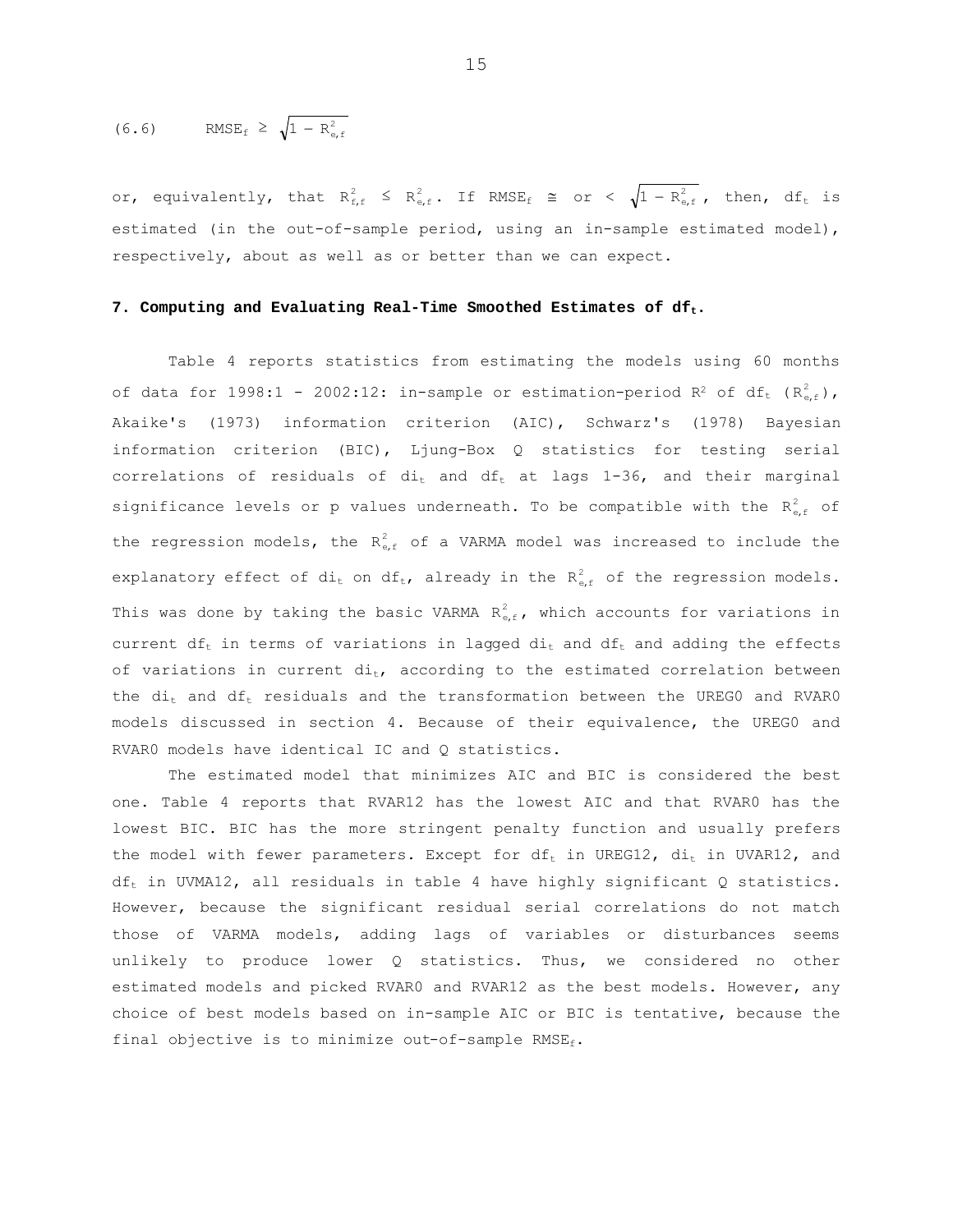| Model<br>Number | Model<br>Name | Estm<br>Mthd   | $R_{e,f}^2$ | <b>AIC</b> | <b>BIC</b> | #Est<br>Pars   | $Q_i$          | $\mathsf{Q}_{\texttt{f}}$ |
|-----------------|---------------|----------------|-------------|------------|------------|----------------|----------------|---------------------------|
| $\mathbf{1}$    | <b>BENCH</b>  |                | .9472       |            |            | $\overline{0}$ | 178.3<br>.0000 | 138.9<br>.0000            |
| 2               | UREG0         | <b>OLS</b>     | .9479       | $-143.4$   | $-139.2$   | 2              | 178.3<br>.0000 | 138.9<br>.0000            |
| 3               | RREG12        | $\mathtt{OLS}$ | .9693       | $-160.5$   | $-151.0$   | 5              | 178.3<br>.0000 | 62.83<br>.0002            |
| $\overline{4}$  | UREG12        | OLS            | .9742       | $-151.2$   | $-121.8$   | 14             | 178.3<br>.0000 | 77.54<br>.8027            |
|                 |               |                |             |            |            |                |                |                           |
| 5               | RVAR0         | MLE            | .9576       | $-143.4$   | $-139.2$   | 2              | 178.3<br>.0000 | 138.9<br>.0000            |
| 6               | RVAR12        | <b>SUR</b>     | .9795       | $-164.1$   | $-134.8$   | 14             | 65.79<br>.0001 | 72.80<br>.0000            |
| 7               | UVAR12        | <b>OLS</b>     | .9845       | $-150.6$   | $-43.84$   | 51             | 36.05<br>.1414 | 64.10<br>.0001            |
| 8               | UVMA12        | MLE            | .9327       | $-99.62$   | 7.192      | 51             | 61.63<br>.0003 | 20.15<br>.8591            |

**Table 4: Regression and VARMA model summary estimation statistics.** 

The RMS $E_f$  results in table 5 lead to the following seven conclusions.

1. BENCH is the best regression model, with the lowest  $RMSE_f$  average and spread (over the twelve months) of .2167 and .3791; and, RVAR12 is the best VARMA model and best overall model, with the lowest  $RMSE_f$  average and spread of .1746 and .3674. RVAR12 has a 19.4% lower RMSE<sub>f</sub> average and a 3.1% lower RMSE<sub>f</sub> spread than BENCH.

2. The close  $RMSE_f$  of RVAR0 and RVAR12 suggest that accuracy of  $df_{t+t}$ depends mostly on correlations between contemporaneous  $di_t$  and  $df_t$  and on delays in observations and less on correlations across current and lagged  $di_t$ and  $df_t$  as accounted for by RVAR12 but not by RVAR0.

3. Except for UVAR12, the VARMA models produce lower RMSE $_f$  average and spread than the regression models, either because the VARMA models are better models or because the Kalman smoother is applied to them. For the same model, the Kalman smoother should estimate  $df_t$  more accurately than a regression line, because it uses all current and past initial and final data, whereas a regression line uses only current and past initial data. Comparing RMSE<sub>f</sub> of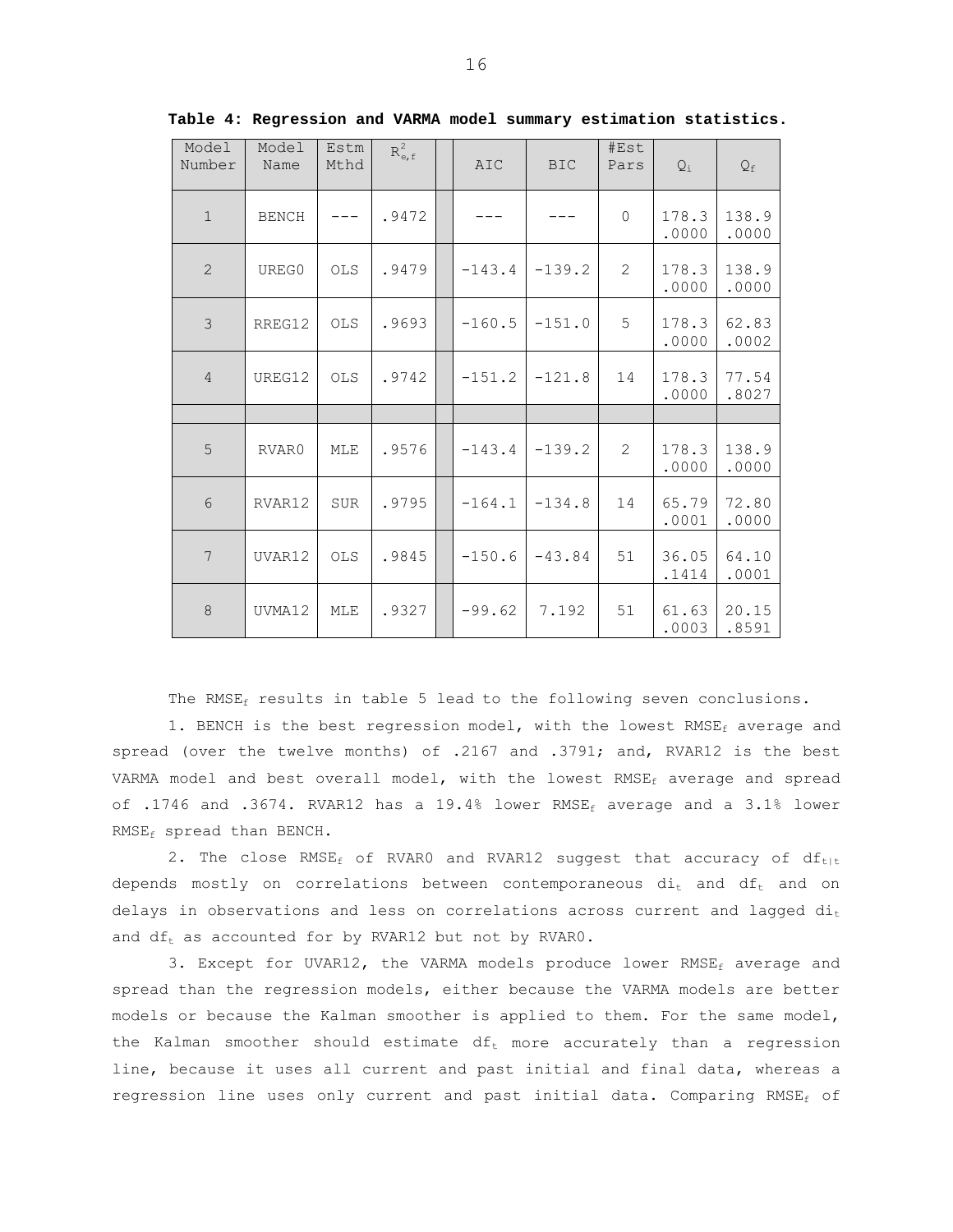equivalent UREG0 and RVAR0 models illustrates this point: it seems to matter less which particular model is used than that the Kalman smoother is used.

| Month       | <b>BENCH</b> | UREG0 | RREG12 | UREG12 | RVAR0 | RVAR12 | UVAR12 | UVMA12 | Row<br>Avrq |
|-------------|--------------|-------|--------|--------|-------|--------|--------|--------|-------------|
| Jan         | .1918        | .2076 | .1489  | .1423  | .1856 | .0965  | .1958  | .1689  | .1672       |
| Feb         | .0832        | .0745 | .1363  | .1797  | .0609 | .0887  | .2215  | .0800  | .1156       |
| Mar         | .1916        | .1801 | .2223  | .2515  | .1478 | .1677  | .2457  | .1567  | .1954       |
| Apr         | .1660        | .1892 | .3356  | .2835  | .1637 | .2471  | .3409  | .1872  | .2392       |
| May         | .0984        | .1083 | .0553  | .0559  | .0914 | .1203  | .1735  | .0976  | .1001       |
| Jun         | .1210        | .1157 | .1914  | .1557  | .0984 | .0692  | .1362  | .1096  | .1247       |
| Jul         | .2158        | .2186 | .1338  | .1681  | .2039 | .1513  | .1824  | .1761  | .1813       |
| Aug         | .3027        | .3130 | .2766  | .2355  | .2994 | .2382  | .2777  | .2901  | .2792       |
| Sep         | .4623        | .4921 | .4848  | .4962  | .4430 | .4561  | .5204  | .4697  | .4781       |
| Oct         | .2276        | .2311 | .1125  | .1258  | .2008 | .1086  | .1683  | .1815  | .1695       |
| Nov         | .3788        | .4030 | .4046  | .3995  | .3479 | .2562  | .3133  | .3336  | .3546       |
| Dec         | .0975        | .1023 | .1479  | .1334  | .0837 | .0952  | .0952  | .0969  | .1065       |
| Co1<br>Avrq | .2167        | .2268 | .2259  | .2238  | .1939 | .1746  | .2392  | .1957  | .2121       |
| Sprd        | .3791        | .4176 | .4295  | .4403  | .3821 | .3674  | .4252  | .3897  |             |

Table 5: RMSE<sub>f</sub> of smoothed estimates of df<sub>t</sub> occuring in 2003:1-2005:12.

Spread = maximum RMSE<sub>f</sub> - minimum RMSE<sub>f</sub>.

4. Average  $R_{e,f}^2$  in table 4 of the best df<sub>t</sub>-estimating VARMA models, RVAR0, RVAR12, and UVMA12, is .9739, which implies  $\sqrt{1 - R_{e,f}^2}$  = .1616. RVAR12, RVAR0, and UVMA12 imply, respectively, column-average RMSE<sub>f</sub> of .1746, .1939, and .1957, which are not much above .1616 and, hence, suggest that  $di_t$  and  $df_t$ are generated by a relatively constant process over the whole sample period and that  $df_{t|t}$  based on these models, especially on RVAR12, is approximately efficient.

5. The monthly pattern of RMSE<sub>f</sub> in table 5 could be seasonal, because the data are seasonal and releases of  $df_t$  are seasonal (only in February), or,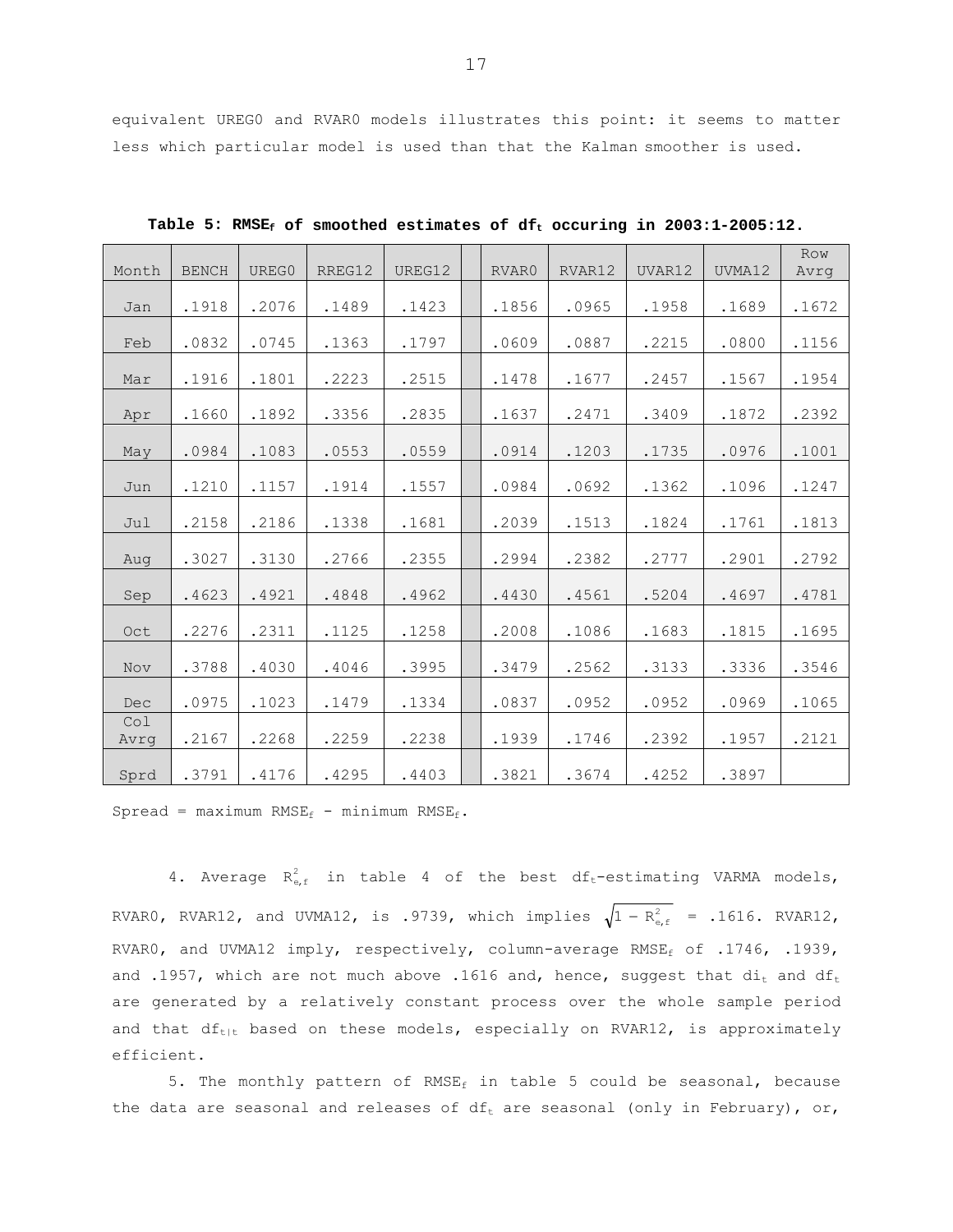it could be random, because the short smoothing period covers only three years. RMSE<sub>f</sub> is lowest in May and highest in September and November, the latter because Hurricane Katrina struck in August 2005.

6. The narrow range of RMSE<sub>f</sub> in table 5 suggests that other models, such as structural models, are unlikely to produce lower RMSE<sub>f</sub> for this data.

7. The  $df_{\text{tilt}}$  could be computed by Kalman smoothing as in Shumway and Katzoff (1991). Kalman smoothers are extensions of Kalman smoothers with numerous implementations (Anderson and Moore, 1979). Smoothed estimates can be computed using the more compact historical forms of the data and models.

## **8. Conclusion.**

 The paper has described and applied regression and VARMA modeling methods for estimating the current value of a variable which is observed intermittently with delay and is contemporaneously and serially correlated with another variable which is observed every period without delay. In the regression branch of the method, the delayed variable is regressed on current and lagged values of the undelayed variable and the estimated regression line estimates the current value of the delayed variable. In the VARMA modeling branch of the method, a bivariate VARMA model is estimated for the variables, the Kalman smoother is applied to the estimated model, and an element of the one-step-ahead forecast of the state vector estimates the current value of the delayed variable. The methods were applied to U.S. monthly chained CPI of urban consumers (CCPIU) from January 1998 to December 2009, with initial and final CCPIU, respectively, being the undelayed and delayed variables. The results in table 5 show that estimated VARMA models and Kalman smoothing produced lower average root-mean-squared errors of estimates of final CCPIU than estimated regression models, namely, .2009 compared with .2233 or about 10% lower.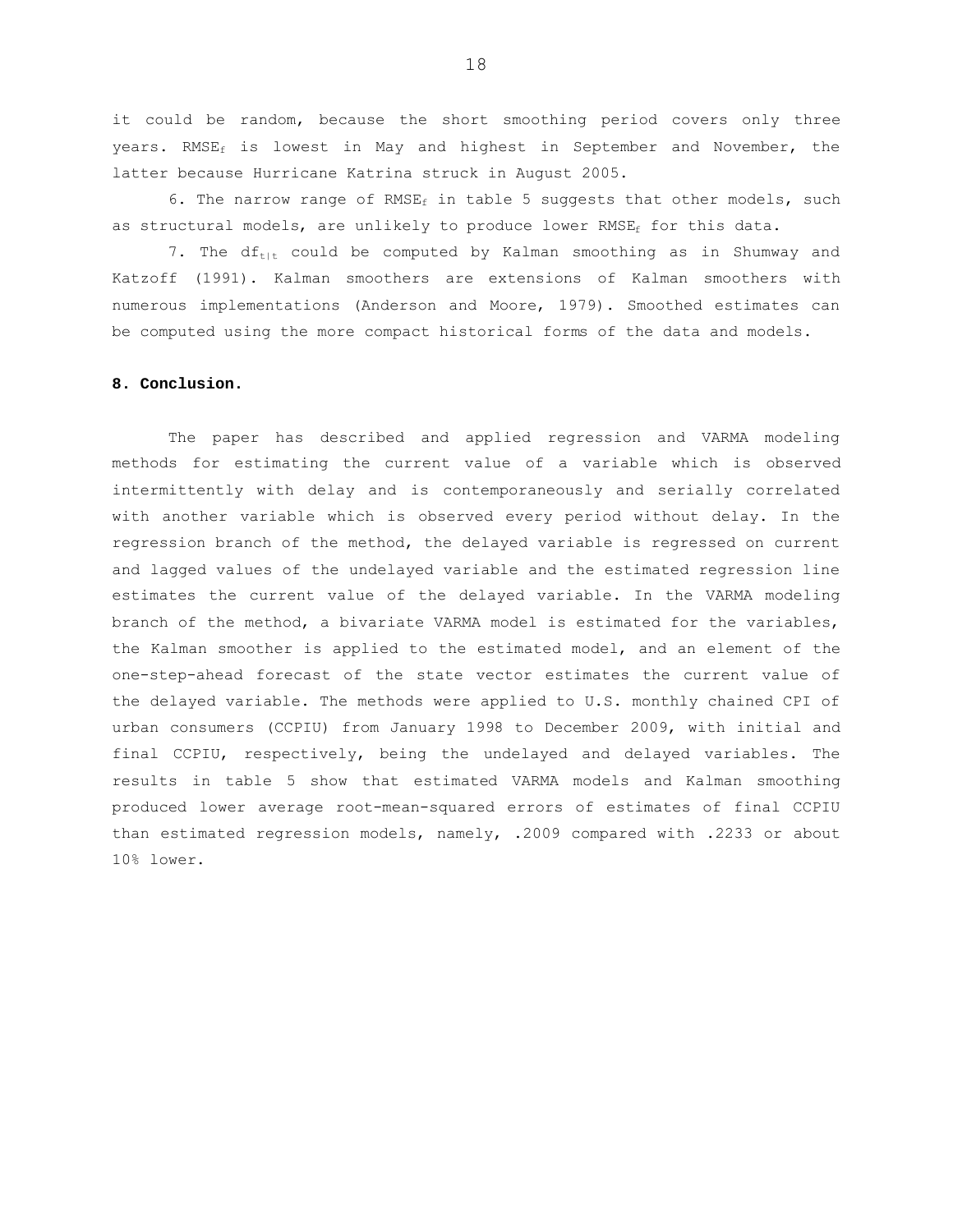# **9. Supplemental Figure 2 and Table 6.**

Figure 2 and table 6 supplement table 5 by graphing and tabulating  $df_t$ ,  $di_t$ , df<sub>t|t</sub> based on RVAR12, errors  $e_{i,t} = df_t - di_t$  and  $e_{f,t} = df_t - df_{t|t}$ , and 2standard-error confidence bounds of  $e_{f,t}$ . To be consistent with table 5, before being graphed in figure 2, the errors in table 6 and standard-error bounds produced by the Kalman smoother were standardized by division by .2259.

**Figure 2: df<sub>t</sub>, di<sub>t</sub>, df<sub>t|t</sub>, e<sub>i,t</sub>, e<sub>f,t</sub>, and 2-standard-error confidence bounds.** 



In the left graph,  $df_t$ ,  $di_t$ ,  $df_{t|t}$  are depicted, respectively, by solid, evenly-dashed, and unevenly-dashed lines; in the right graph,  $df_t$ -estimation errors,  $e_{i,t} = df_t - di_t$  and  $e_{f,t} = df_t - df_{t|t}$ , and 2-standard-error confidence bounds of  $e_{f,t}$  are, respectively, depicted by evenly-dashed and solid lines.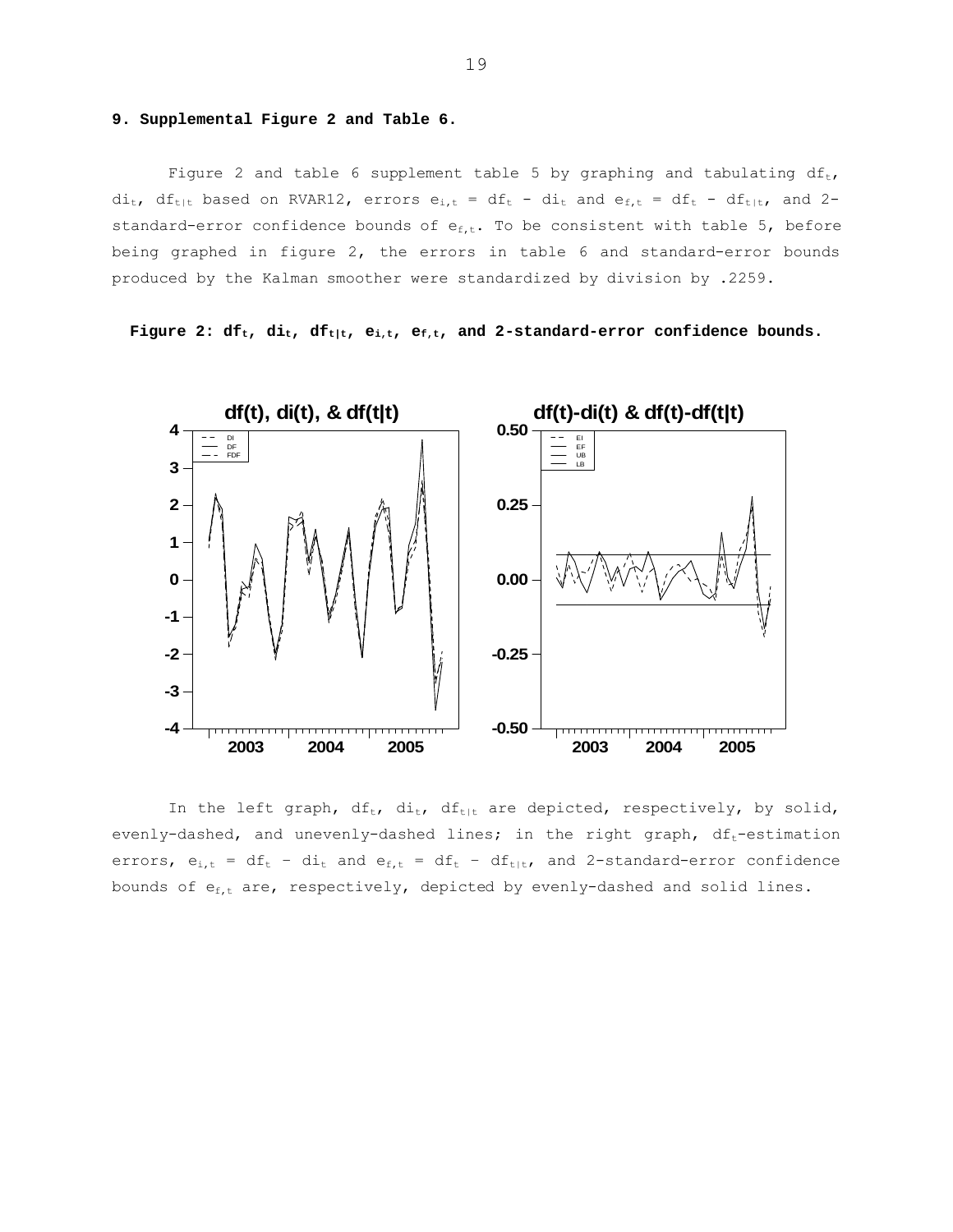| Month   | $df_t$               | $\mathrm{di}_\mathrm{t}$ | $df_{t t}$  | $df_t - di_t$ | $df_t - df_{t t}$ |
|---------|----------------------|--------------------------|-------------|---------------|-------------------|
| 2003:1  | 1.059426             | 0.852800                 | 1.029448    | 0.206626      | 0.029978          |
| 2003:2  | 2.195151             | 2.302536                 | 2.317998    | $-0.107385$   | $-0.122847$       |
| 2003:3  | 1.893475             | 1.668810                 | 1.480396    | 0.224665      | 0.413079          |
| 2003:4  | $-1.539022$          | $-1.488333$              | $-1.806657$ | $-0.050689$   | 0.267635          |
| 2003:5  | $-1.190376$          | $-1.310190$              | $-1.162496$ | 0.119814      | $-0.027880$       |
| 2003:6  | $-0.250663$          | $-0.347280$              | $-0.056592$ | 0.096617      | $-0.194071$       |
| 2003:7  | $-0.190663$          | $-0.491805$              | $-0.281821$ | 0.301142      | 0.091158          |
| 2003:8  | 0.964597             | 0.571549                 | 0.548911    | 0.393048      | 0.415686          |
| 2003:9  | 0.551247             | 0.456338                 | 0.289162    | 0.094909      | 0.262085          |
|         | $2003:10 -1.052098$  | $-0.876101$              | $-1.030397$ | $-0.175997$   | $-0.021701$       |
|         | 2003:11 -1.961222    | $-2.079998$              | $-2.154754$ | 0.118776      | 0.193532          |
|         | 2003:12 -1.182770    | $-1.371769$              | $-1.085642$ | 0.188999      | $-0.097128$       |
| 2004:1  | 1.687414             | 1.286495                 | 1.527973    | 0.400919      | 0.159441          |
| 2004:2  | 1.604391             | 1.510979                 | 1.408610    | 0.093412      | 0.195781          |
| 2004:3  | 1.678370             | 1.864005                 | 1.558038    | $-0.185635$   | 0.120332          |
| 2004:4  | 0.527502             | 0.427789                 | 0.110470    | 0.099713      | 0.417032          |
| 2004:5  | 1.355959             | 1.182507                 | 1.188051    | 0.173452      | 0.167908          |
| 2004:6  | 0.201992             | 0.451038                 | 0.502721    | $-0.249046$   | $-0.300729$       |
| 2004:7  | $-1.081764$          | $-1.153462$              | $-0.931304$ | 0.071698      | $-0.150460$       |
| 2004:8  | $-0.408177$          | $-0.601900$              | $-0.427486$ | 0.193723      | 0.019309          |
| 2004:9  | 0.490708             | 0.264952                 | 0.366244    | 0.225756      | 0.124464          |
| 2004:10 | 1.399156             | 1.304695                 | 1.227766    | 0.094461      | 0.171390          |
|         | $2004:11 - 0.613947$ | $-0.586540$              | $-0.895612$ | $-0.027407$   | 0.281665          |
|         | 2004:12 -2.090220    | $-2.104176$              | $-2.130870$ | 0.013956      | 0.040650          |
| 2005:1  | 0.085752             | 0.148536                 | 0.298636    | $-0.062784$   | $-0.212884$       |
| 2005:2  | 1.427234             | 1.547942                 | 1.707116    | $-0.120708$   | $-0.279882$       |
| 2005:3  | 1.885741             | 2.197780                 | 2.088557    | $-0.312049$   | $-0.202816$       |
| 2005:4  | 1.937359             | 1.566135                 | 1.235226    | 0.371224      | 0.702133          |
| 2005:5  | $-0.882269$          | $-0.801716$              | $-0.916265$ | $-0.080553$   | 0.033996          |
| 2005:6  | $-0.760514$          | $-0.708369$              | $-0.629521$ | $-0.052145$   | $-0.130993$       |
| 2005:7  | 0.920044             | 0.473169                 | 0.721203    | 0.446875      | 0.198841          |
| 2005:8  | 1.506380             | 0.866402                 | 1.053808    | 0.639977      | 0.452571          |
| 2005:9  | 3.755989             | 2.673409                 | 2.520455    | 1.082580      | 1.235534          |
|         | 2005:10 -0.037918    | 0.454298                 | 0.148269    | $-0.492216$   | $-0.186187$       |
|         | $2005:11 - 3.507909$ | $-2.653479$              | $-2.782071$ | $-0.854430$   | $-0.725838$       |
|         | 2005:12 -2.213681    | $-2.112154$              | $-1.927204$ | $-0.101527$   | $-0.286477$       |

**Table 6: Numbers Underlying Table 5 and Figure 2.**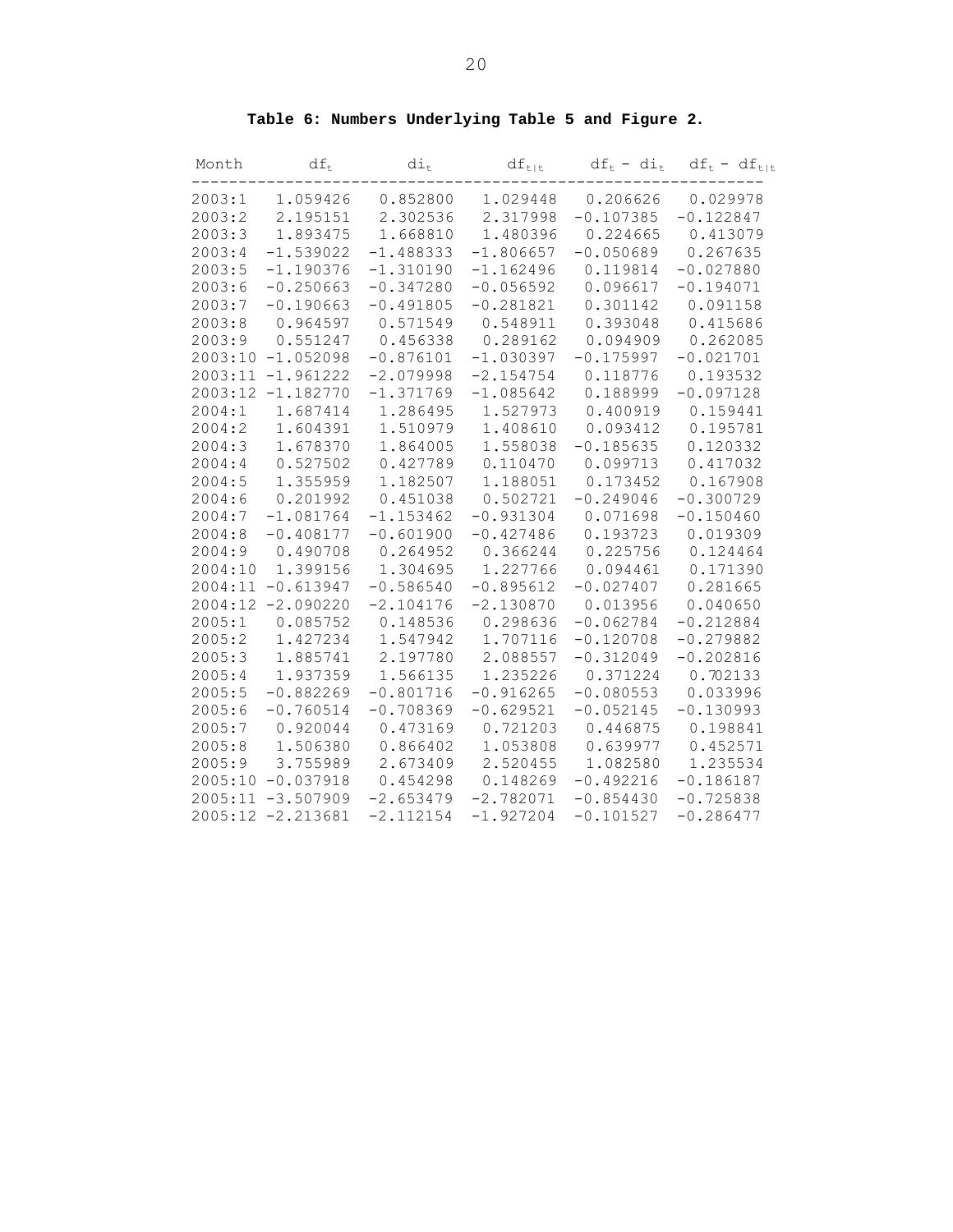#### **REFERENCES**

Akaike, H. (1973), "Information Theory and Extension of the Maximum Likelihood Principle," pp. 267-281 in Second International Symposium on Information Theory, B.N. Petrov and F. Csaki (eds.), Budapest, Hungary: Akademia Kiado.

Anderson, B.D.O. and J.B. Moore (1979), Optimal Filtering, Englewood Cliffs, NJ: Prentice Hall.

Ansley, C.F. and R. Kohn (1983), "Exact Likelihood of Vector Autoregressive Moving-Average Process with Missing or Aggregated Data," Biometrika 70: 275- 278.

Chen, B. and P.A. Zadrozny (2002), "Real-Time Quarterly Signal-Plus-Noise Model for Estimating 'True' GDP," American Statistical Association 2001 Proceedings of the Business and Economic Statistics Section: 173-178.

Hillmer, S.C. and Trabelsi, A. (1987), "Benchmarking of Economic Time Series," Journal of the American Statistical Association 82: 1064-1071.

Howrey, E.P. (1978), "The Use of Preliminary Data in Econometric Forecasting," Review of Economics and Statistics 60: 193-200.

Howrey, E.P. (1984), "Data Revision, Reconstruction, and Prediction: An Application to Inventory Investment," Review of Economics and Statistics 66: 386-393.

Jacobs, J.P.A.M. and S. van Norden (2011), "Modelling Data Revisions: Measurement Error and Dynamics of 'True' Values," Journal of Econometrics 161: 101-109.

Jones, R.H. (1980), "Maximum Likelihood Fitting of ARMA Models to Time Sereis with Missing Observations," Technometrics 22: 389-395.

Kishor, N.K. and E.F. Koenig (2009), "VAR Estimation and Forecasting When Data are Subject to Revision," Working Paper, Research Department, Federal Reserve Bank of Dallas, Dallas, TX.

Mankiw, N.G. and M.D. Shapiro (1986), "News or Noise: An Analysis of GNP Revisions," Survey Current Business 66: 20-25.

Patterson, K.D. (1994), "A State Space Model for Reducing the Uncertainty Associated with Preliminary Vintages of Data with an Application to Aggregate Consumption," Economics Letters 46: 215-222.

Sargent, T.J. (1989), "Two Models of Measurement and the Investment Accelerator," Journal of Political Economy 97: 251-287.

Schwarz, G. (1978), "Estimating the Dimension of a Model," Annals of Statistics 8: 147-164.

Shumway, R.H. and M.J. Katzoff (1991), "Adjustment of Provisional Mortality Series: The Dynamic Linear Model with Structured Measurement Errors," JOurnal of the American Statistical Association 86: 611-617.